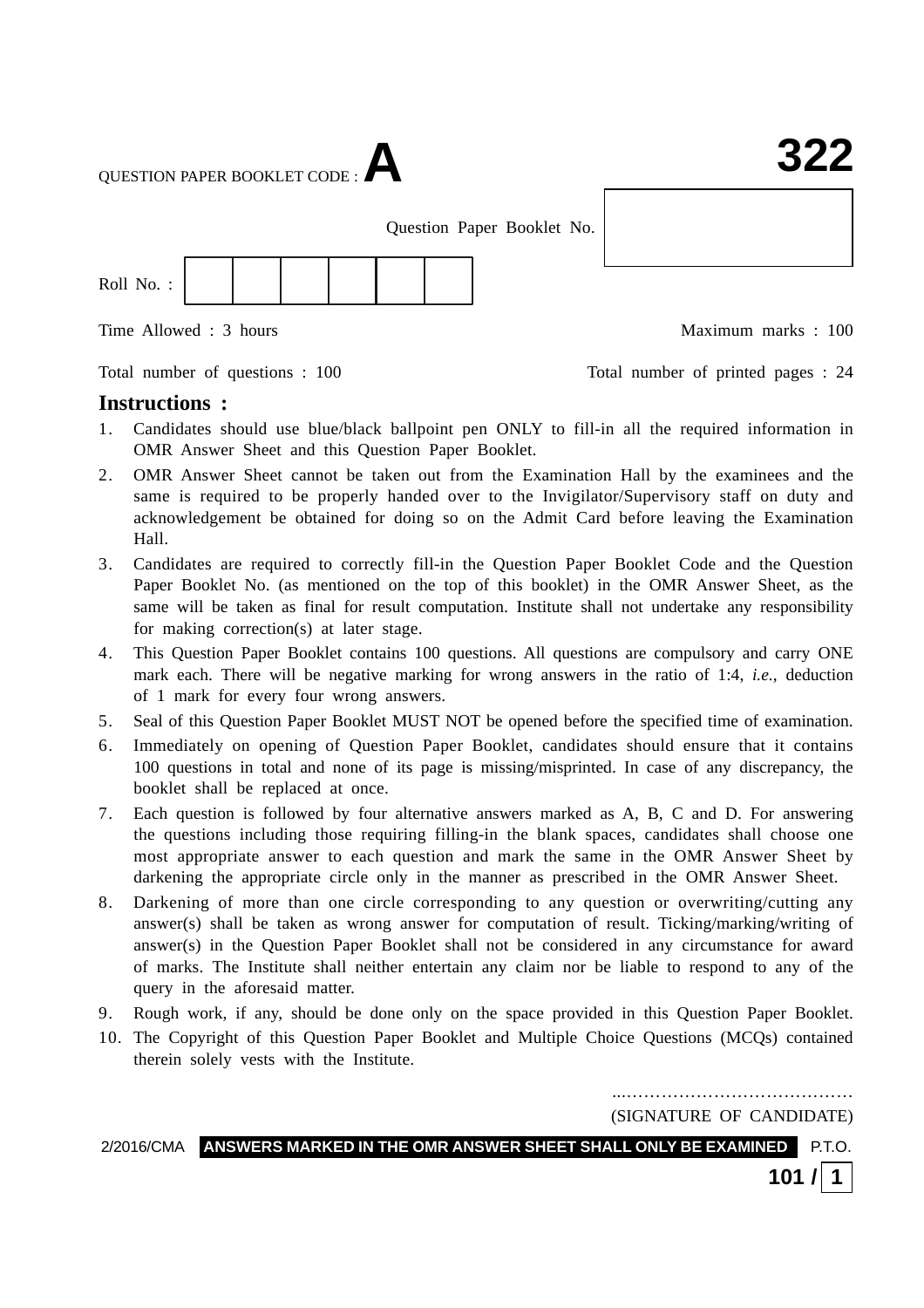### **322** : 2 :

**Space for Rough Work**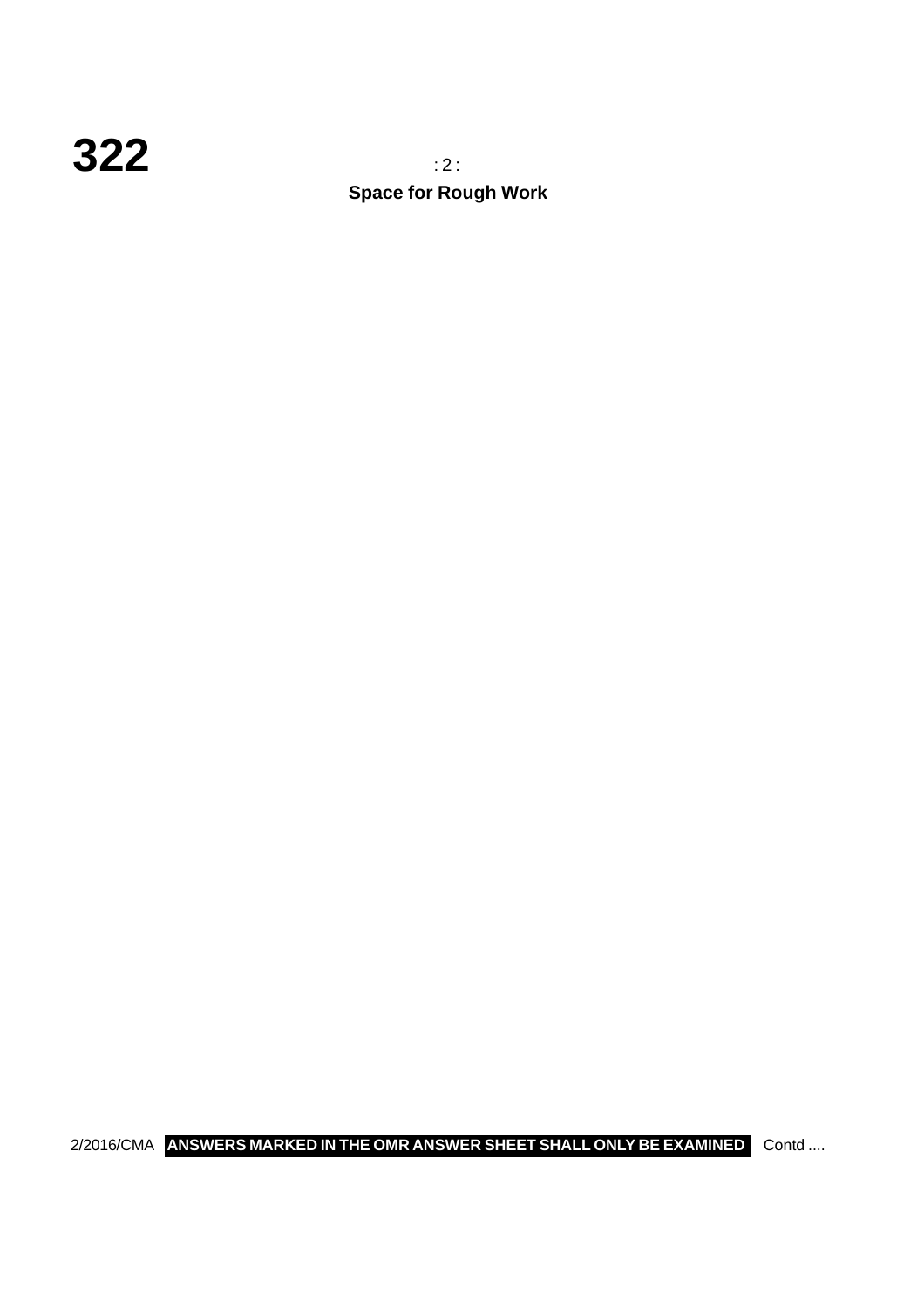- **1.** Which one is not the objective of Cost Accounting Standards —
	- (A) To bring uniformity and consistency in the principles and methods
	- (B) To help industry and the Government towards better cost management
	- (C) To control accounting policies of companies so as to protect investors' interest
	- (D) To determine the pollution control costs with reasonable accuracy.
- **2.** Which of the following is/are tool(s) and technique(s) of management accounting —
	- (A) Ratio analysis
	- (B) Linear programming
	- (C) Trend analysis
	- (D) All of the above.

#### **3.** Match the following :

|                   | <i>Statements</i>                                                                     |    | <i>Objects</i>   |
|-------------------|---------------------------------------------------------------------------------------|----|------------------|
| (P)               | Collection of cost<br>information and<br>recording them under<br>suitable heads       | 1. | <b>Budgeting</b> |
| $\left( 0\right)$ | Monitoring idle time, 2. Cost reduction<br>worker's efficiency<br>and labour turnover |    |                  |
|                   | Estimation (both                                                                      | 3. | Ascertainment    |

- quantities and value) of cost before the start of activity
- (S) Procedures and 4. Cost control techniques used to bring down the estimated cost

Select the correct answer from the options given below —

|     | (P) | (Q) | (R) | (S) |
|-----|-----|-----|-----|-----|
| (A) | (3) | (4) | (2) | (1) |
| (B) | (3) | (4) | (1) | (2) |
| (C) | (3) | (1) | (2) | (4) |
| (D) | (4) | (3) | (2) | (1) |

**4.** *Statement – I*

Sunk cost is one that has already been incurred and cannot be avoided by decisions in the future.

#### *Statement – II*

For decision making, it is required that such cost should be incurred.

Select the correct answer from the options given below —

- (A) Both statements are correct
- (B) Both statements are incorrect
- (C) Statement-I is incorrect, but Statement-II is correct
- (D) Statement-I is correct, but Statement-II is incorrect.
- **5.** The prime function of management accounting is to —
	- (A) Record business transactions
	- (B) Interpret financial data
	- (C) Assist the management in performing its functions effectively
	- (D) Assist tax authorities.

2/2016/CMA **ANSWERS MARKED IN THE OMR ANSWER SHEET SHALL ONLY BE EXAMINED** P.T.O.

**101** /  $|2|$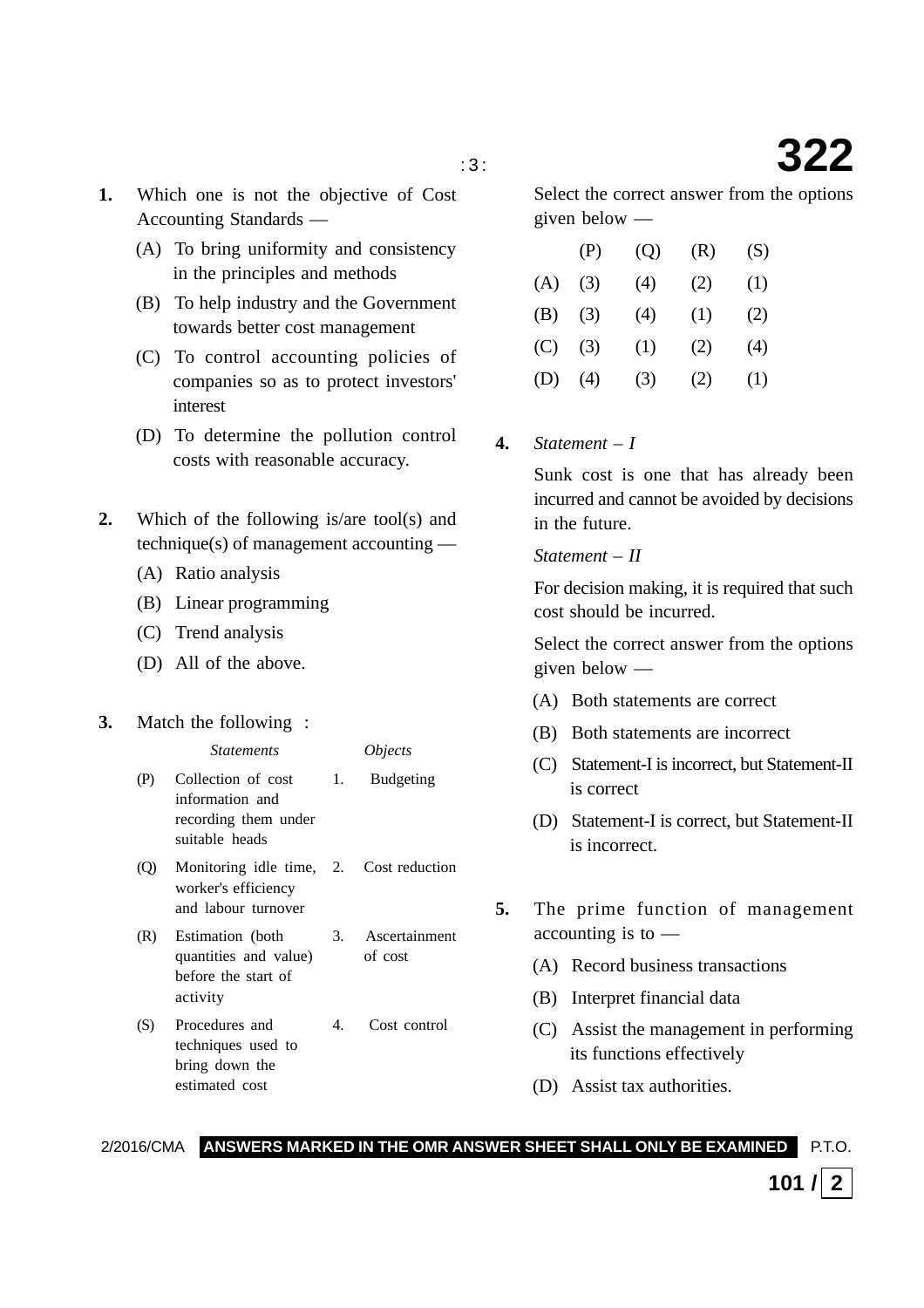### **322**  $\frac{1}{4}$

- **6.** Multiple costing is followed in
	- (A) Biscuit factory
	- (B) Steel industry
	- (C) Brick making
	- (D) Cycle manufacturing.
- **7.** Following information relates to the production department of a factory :

| Materials used | $\ddot{\phantom{a}}$ | ₹80,000 |
|----------------|----------------------|---------|
| Direct labour  | ٠.                   | ₹60,000 |
| Overheads      |                      | ₹40,000 |

On an order carried out in the department, materials consumed amounted to  $\bar{\mathfrak{F}}16,000$ . The overheads chargeable to this order on the basis of direct materials will be —

- $(A)$  ₹8,000
- $(B)$  ₹9,000
- $(C)$  ₹8,500
- $(D)$  ₹9,800
- **8.** When the amount of overheads absorbed is less than the amount of overheads incurred, it is called —
	- (A) Under-absorption of overheads
	- (B) Over-absorption of overheads
	- (C) Proper absorption of overheads
	- (D) None of the above.
- **9.** A common absorption rate used throughout a factory for all jobs and units of output irrespective of the department in which they were produced is called —
	- (A) Machine hour rate
	- (B) Department absorption rate
	- (C) Overall absorption rate
	- (D) Blanket absorption rate.
- **10.** Raj Ltd. furnishes the following information :

| Production    | 10,000 units              |
|---------------|---------------------------|
| Sales         | 5,000 units               |
| Selling price | $\bar{z}$ 12 per unit     |
| Variable cost | $\bar{z}$ per unit        |
| Fixed costs   | $\bar{z}40,000$ per annum |

Profit/ loss under marginal costing method will be —

- (A) -10,000 *(Profit)*
- (B) -10,000 *(Loss)*
- (C) -20,000 *(Profit)*
- (D) -20,000 *(Loss)*.

#### **11.** Following information is available :

|                            | $1,000$ units<br>@ ₹25 per unit |
|----------------------------|---------------------------------|
|                            |                                 |
|                            | ₹7,500                          |
| $\mathcal{I}^{\text{max}}$ | ₹4,500                          |
| $\mathbb{R}^n$             | ₹6,000                          |
|                            |                                 |
|                            | 900 units                       |
|                            | 5%                              |
|                            | ₹10 per unit                    |
|                            |                                 |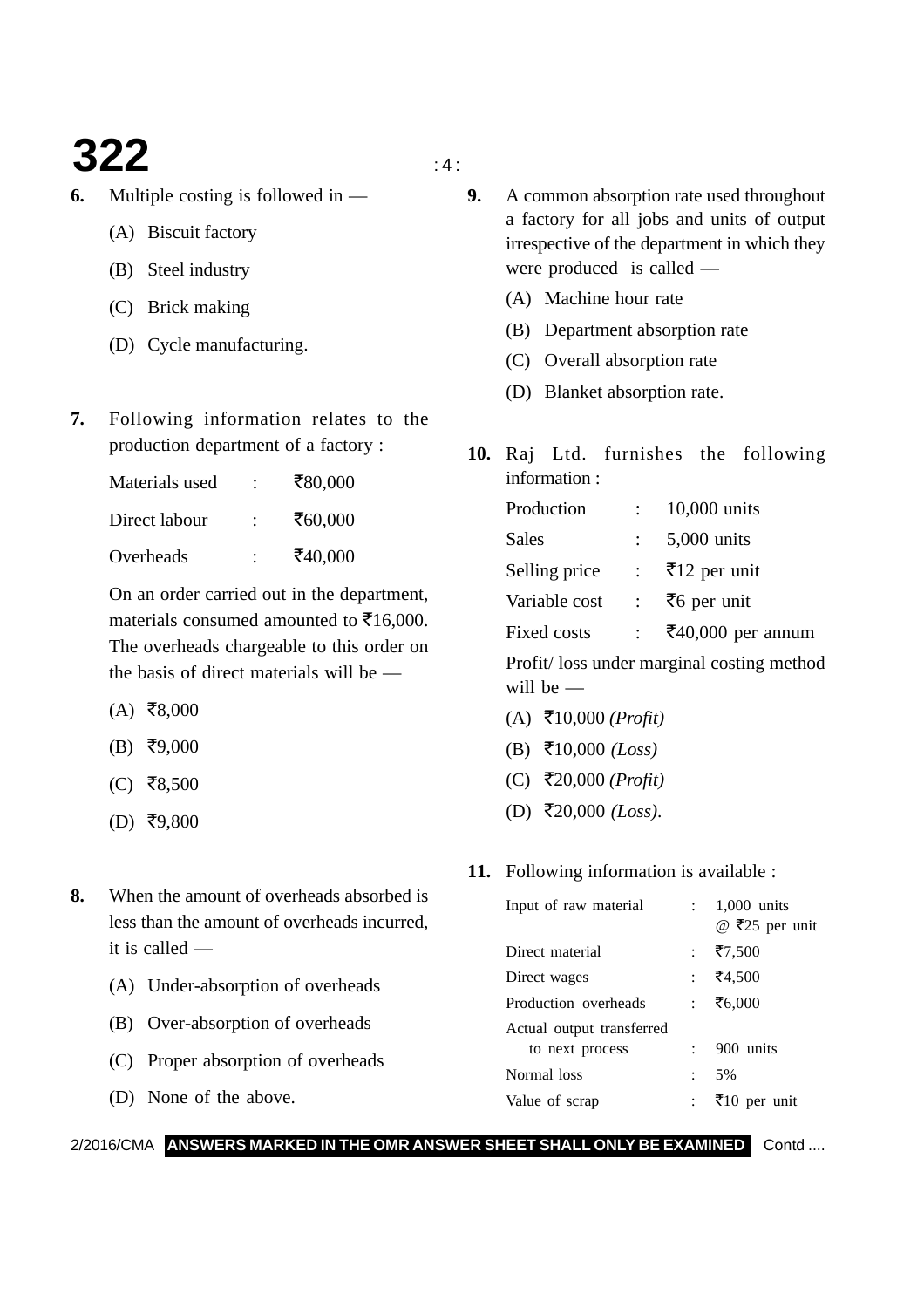The cost of output transferred to next process will be —

- $(A)$  ₹38,700
- $(B)$  ₹40,263
- $(C)$  ₹38,250
- $(D)$  ₹43,500
- **12.** A company reported current year profit of ₹12,00,000 which includes the following :

| Profit on sale of equipment : | ₹2,00,000            |
|-------------------------------|----------------------|
| Share issue expenses          | : $\bar{x}$ 1,50,000 |
| Dividend income               | ₹80,000              |
| Tax                           | : ₹90,000            |
| Profit on revaluation of      |                      |
| fixed assets                  | ₹2,50,000            |

The amount of funds from operation will be —

- $(A)$  ₹11,90,000
- $(B)$  ₹8,20,000
- $(C)$  ₹10,70,000
- $(D)$  ₹10,50,000
- **13.** A radio manufacturer finds that while it costs  $\bar{z}$ 6.25 per unit to make a component, the same is available in the market at  $\bar{z}$ 5.75 each. Continuous supply is also fully assured. The break-up of costs per unit is as follows :

| Materials                                | : ₹2.75 |
|------------------------------------------|---------|
| Labour                                   | : ₹1.75 |
| Other variable expenses : $\bar{x}$ 0.50 |         |
| Depreciation and other                   |         |
| fixed costs                              | : ₹1.25 |

2/2016/CMA **ANSWERS MARKED IN THE OMR ANSWER SHEET SHALL ONLY BE EXAMINED** P.T.O.

: 5 : **322** The best option for the manufacturer

will be —

- (A) To make
- (B) To buy
- (C) To sell
- (D) None of the above.
- **14.** Following data is obtained from the cost records of Moon Ltd. :

| Year                  | $Sales$ (₹) | Total Cost $(\bar{\vec{z}})$ |
|-----------------------|-------------|------------------------------|
| 2015                  | 1,00,000    | 80,000                       |
| 2016                  | 1,20,000    | 90,000                       |
| $P/V$ ratio will be — |             |                              |
| $(A)$ 40%             |             |                              |
| $(B)$ 46%             |             |                              |
| $(C)$ 52%             |             |                              |
| 50%.<br>(D)           |             |                              |

**15.** Following information is obtained from a standard cost card :

| Labour rate             | : 90 paise per hour               |
|-------------------------|-----------------------------------|
|                         | Standard hours : 3 hours per unit |
| Actual production data: |                                   |

| Units produced : 250 |                             |
|----------------------|-----------------------------|
| Labour rate          | : $\bar{\tau}1.05$ per hour |
| Hours worked : 800   |                             |

The labour cost variance will be —

- $(A)$  ₹175  $(A)$
- $(B) \; \bar{=} 165$  (A)
- $(C)$  ₹190 (A)
- $(D)$  ₹165 (F).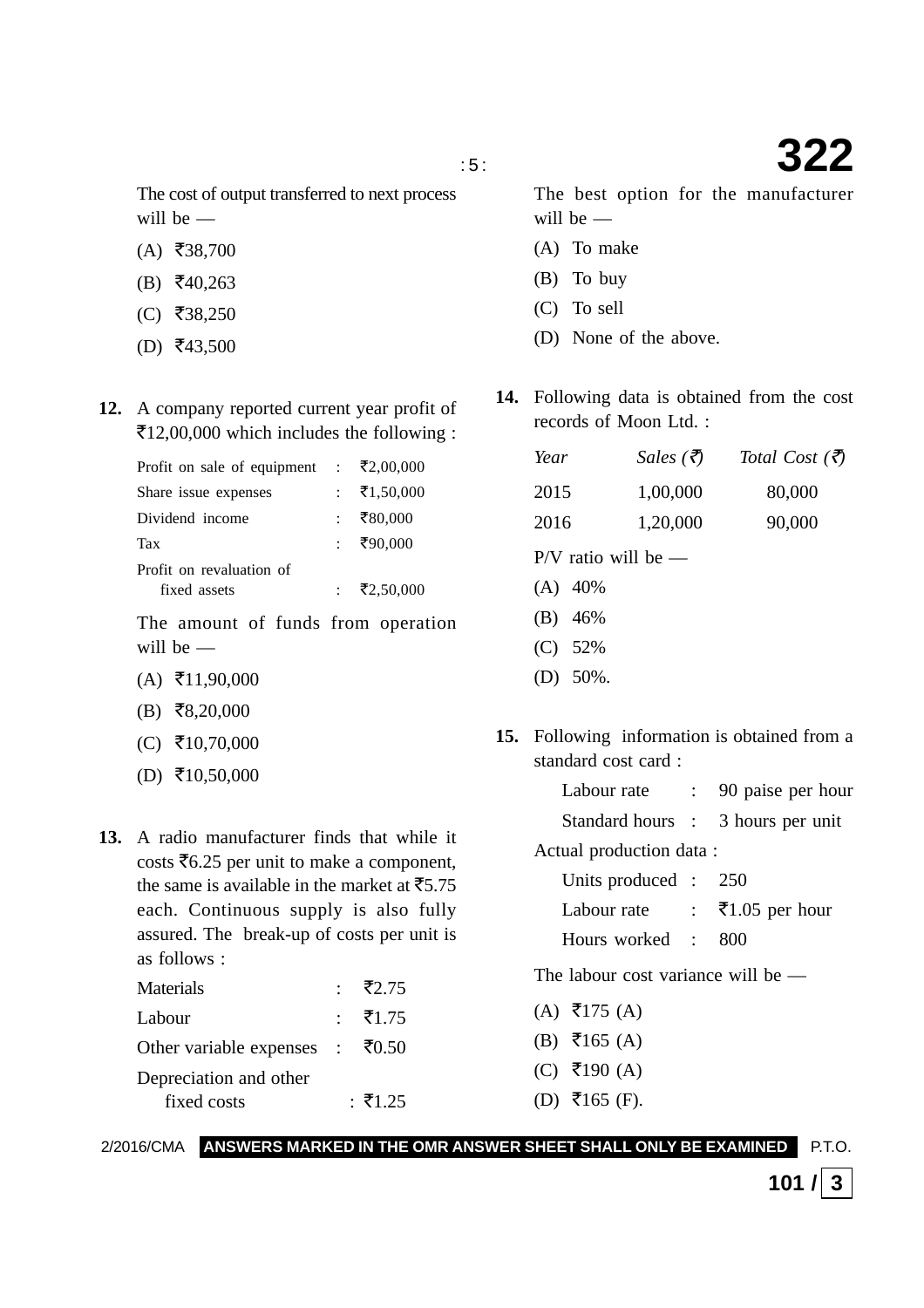# **322** is a set of  $\mathbb{R}^n$

**16.** Standard set for material consumption was 100 kgs. @ ₹2.25 per kg. In a cost period, opening stock was 100 kgs.  $@$  ₹2.25 per kg.; purchases made 500 kgs. @ -2.15 per kg; and actual consumption 110 kgs.

The material usage variance will be —

- $(A)$  ₹24.25  $(A)$
- $(B)$  ₹22.50 (A)
- (C) ₹32.50 (A)
- $(D)$  ₹23.75 (A).
- **17.** Material quantity variance arises due to
	- (A) Frequent breakdown of machines
	- (B) Improper inspection and supervision of workers
	- (C) Excessive wastage, leakages, shrinkages, *etc*.
	- (D) All of the above.
- **18.** Cost of abnormal wastage is charged to
	- (A) Production cost
	- (B) Costing profit and loss account
	- (C) Partly to the product and partly to costing profit and loss account
	- (D) Selling and distribution cost.
- **19.** Following information is given :

 $\tilde{\tau}$ Direct material purchased : 6,00,000 Direct material consumed : 7,00,000 Direct labour : 3,00,000 Direct expenses : 2,50,000 Manufacturing overheads : 3,00,000

Prime cost will be —

- $(A)$  ₹14,50,000
- $(B)$  ₹11,50,000
- $(C)$  ₹12,50,000
- $(D)$  ₹15,50,000
- **20.** Which of the following is the main cost driver of customer order processing activity —
	- (A) Flow of the product from assembly line
	- (B) Order value
	- (C) Number of problem suppliers
	- (D) Number of machine charges.
- **21.** Income from investments is a cash flow from —
	- (A) Operating activities
	- (B) Investing activities
	- (C) Financing activities
	- (D) None of the above.
- **22.** Return on investment (ROI) is calculated to measure —
	- (A) Long-term solvency of business
	- (B) Earning power of net assets of business
	- (C) Short-term liquidity position of business
	- (D) Goods sold and inventory level of business.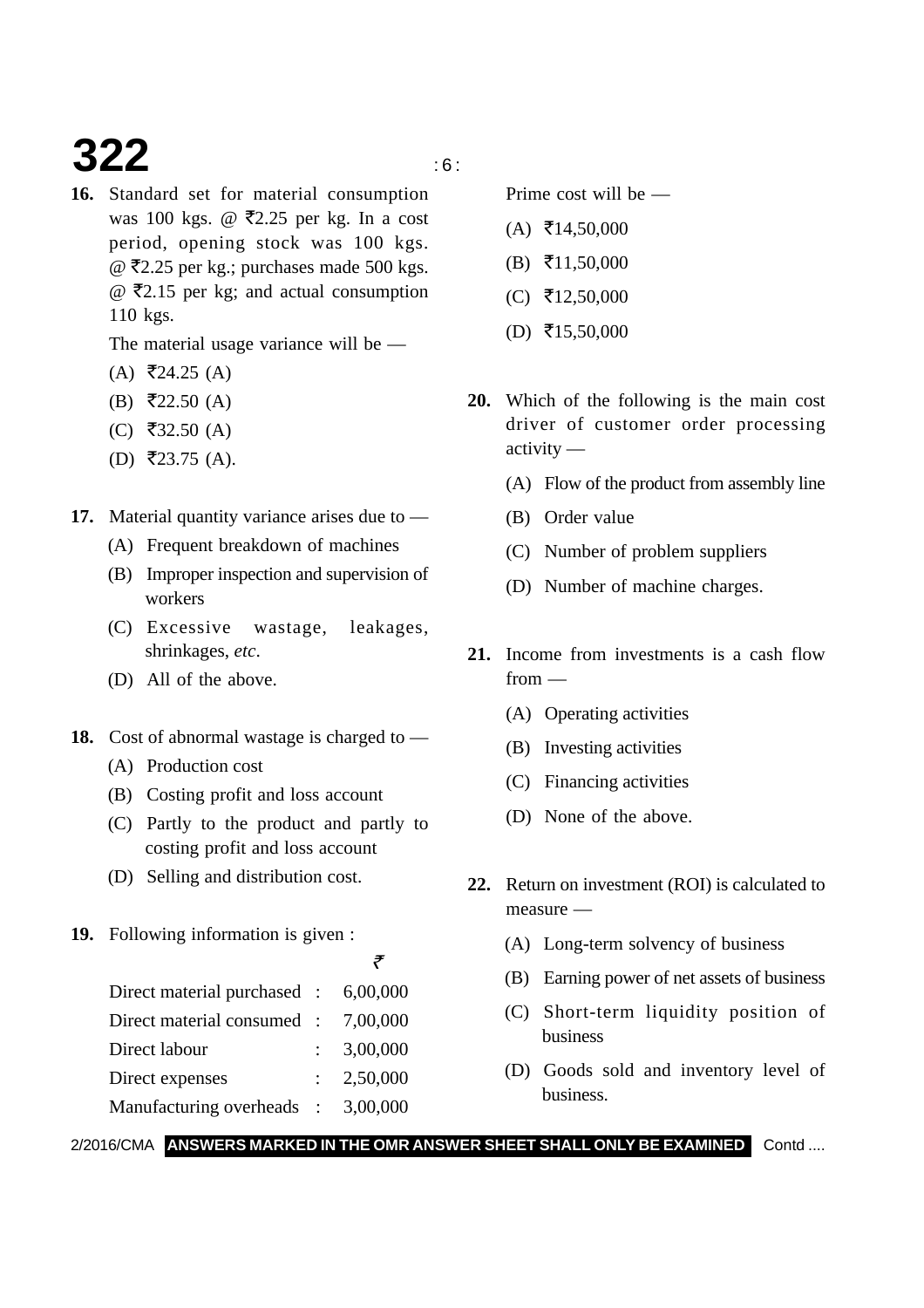- **23.** The ascertainment of costs after they have been incurred is called —
	- (A) Marginal costing
	- (B) Historical costing
	- (C) Differential costing
	- (D) None of the above.
- **24.** Which of the following is considered as normal loss of material —
	- (A) Pilferage
	- (B) Loss due to flood
	- (C) Loss due to accident
	- (D) Loss arising from careless handling of material.
- **25.** The maximum and minimum lead time is 4 weeks and 3 weeks respectively. If the maximum and minimum weekly consumption is 25 units and 20 units respectively, the re-ordering level will  $be$  —
	- (A) 100 Units
	- (B) 110 Units
	- (C) 120 Units
	- (D) 140 Units.
- **26.** The budget which usually takes the form of budgeted profit and loss account and balance sheet is known as —
	- (A) Cash budget
	- (B) Master budget
	- (C) Flexible budget
	- (D) Sales budget.
- **27.** While preparing cash budget, which of the following items would not be included —
	- (A) Interest paid to debentureholders
	- (B) Salaries and wages
	- (C) Bonus shares issued
	- (D) Income-tax paid.
- **28.** Interest coverage ratio is obtained by dividing EBIT by —
	- (A) Interest
	- (B) Tax
	- (C) Income
	- (D) Sales.
- **29.** If price-earnings ratio is 0.05 and earnings per share is  $\bar{z}_8$ , the market price of share will be —
	- $(A)$  ₹120
	- $(B)$  ₹100
	- $(C)$  ₹160
	- $(D)$  ₹0.40
- **30.** In a purely competitive market, 10,000 pocket transistors can be manufactured and sold and certain profit is generated. It is estimated that 2,000 pocket transistors need to be manufactured and sold in a monopoly market to earn the same profit. Profit under

**101** / 4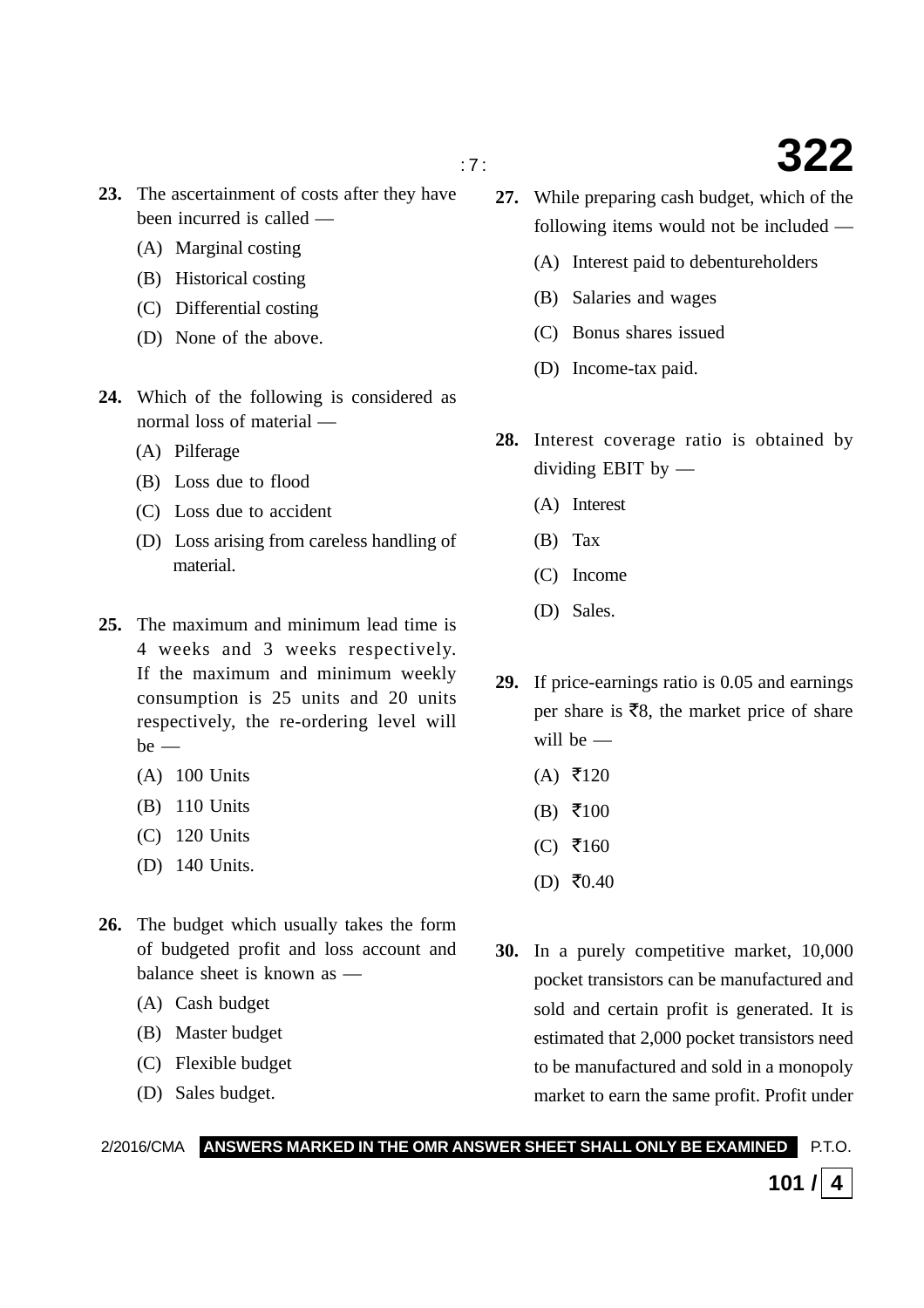### **322** is a set of  $\frac{1}{2}$

both the conditions is targeted at  $\bar{\mathcal{F}}2,00,000$ . The variable cost per transistor is  $\bar{x}$ 100 and total fixed costs are  $\overline{537,000}$ . Unit selling price per transistor under monopoly condition will be —

- $(A)$  ₹218.50
- $(B)$  ₹234.50
- $(C)$  ₹267.25
- $(D)$  ₹274.35
- **31.** A technique where standardised principles and methods of cost accounting are employed by a number of different companies is termed as —
	- (A) Uniform costing
	- (B) Absorption costing
	- (C) Standard costing
	- (D) ABC costing.
- **32.** A cost centre is
	- (A) A production or service location, function, activity or item of equipment whose costs may be attributed to cost units
	- (B) A centre for which an individual budget is drawn-up
	- (C) A centre where cost is classified on the basis of variability
	- (D) An amount of expenditure attributable to an activity.

**33.** As on 31<sup>st</sup> March, 2016, the profit of a company was  $\overline{\xi}36,450$  as per financial records. The following summary of transactions is given for the same period :

| Obsolescence loss in respect of   |       |
|-----------------------------------|-------|
| machinery charged in financial    |       |
| accounts                          | 2,450 |
| Administrative overheads over-    |       |
| recovered in cost accounts        | 1,650 |
| Closing stock understated in cost |       |
| accounts                          |       |

The amount of profit as per cost accounts will be -

- $(A)$  ₹36,950
- $(B)$  ₹35,950
- $(C)$  ₹32,650
- $(D)$  ₹41,850

Equity share capital

**34.** Sun Ltd. has furnished the following relevant data of financial statements as on 31st March, 2016 :

रै

 $\tilde{\tau}$ 

| $(1,00,000$ equity shares   |           |
|-----------------------------|-----------|
| of $\bar{\tau}$ 10 each)    | 10,00,000 |
| General reserve             | 2,00,000  |
| 15% Debentures              | 2,80,000  |
| Current liabilities         | 8,00,000  |
| Fixed assets                | 30,00,000 |
| <b>Current assets</b>       | 18,00,000 |
| Additional information:     |           |
| Annual fixed cost excluding |           |
| interest                    | ₹2,80,000 |
| Variable cost ratio         | 60%       |
| Total assets turnover ratio | 2.5 times |
| Tax rate                    | 30%       |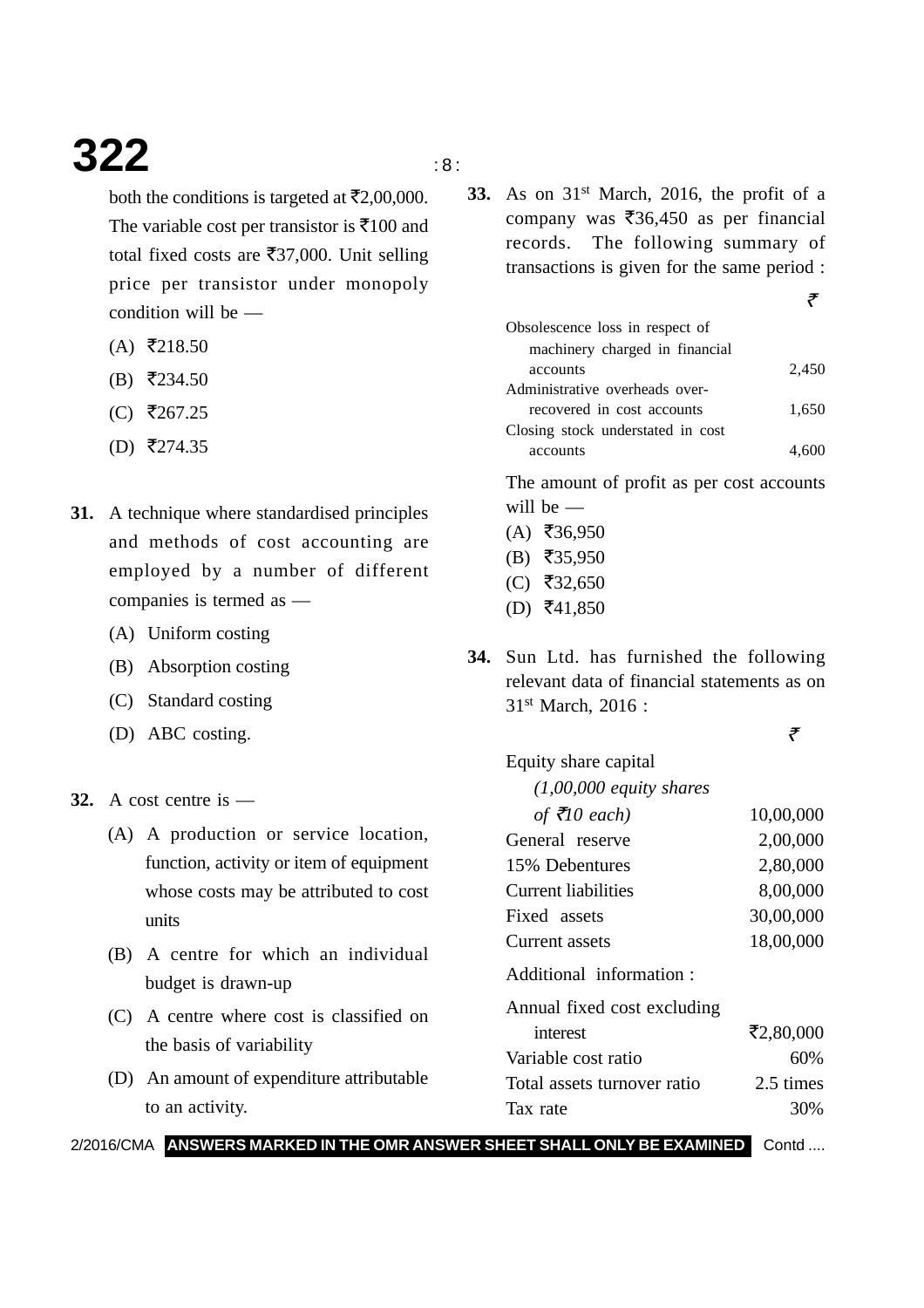Earnings per share (EPS) will be —

- $(A)$  ₹31.35
- $(B)$  ₹15.80
- $(C)$  ₹20.00
- (D) None of the above.
- **35.** A firm requires 12,800 units of a certain component which it buys @  $\bar{c}$ 60 each. The cost of placing an order and following it up is  $\bar{x}$ 150 and annual storage charges work out to 10% of the cost of items. Number of units to be ordered to get maximum benefit to the firm are —
	- (A) 1,000
	- (B) 900
	- (C) 800
	- (D) 320
- **36.** Which of the following are advantages of perpetual inventory system :
	- (i) No interruption of production process
	- (ii) More wastage of material
	- (iii) Detect loss of stock due to theft, shrinkage, fire, *etc*.
	- (iv) Ascertain stock without physical verification

Select the correct answer from the options given below —

- $(A)$  (i), (ii) and (iii)
- $(B)$  (ii), (iii) and (iv)
- $(C)$  (i), (ii) and (iv)
- (D) (i), (iii) and (iv).
- **37.** Following statements are either true (T) or false (F) :
	- (P) FIFO method of valuing material issues is suitable in time of rising prices
	- (Q) Valuation of closing stock is same under both FIFO and LIFO method
	- (R) Bin card makes a record of the quantity and value of materials kept in the stores
	- (S) A bill of material gives a complete list of all material required with quantities for a particular job.

Select the correct answer from the options given below —

|             | (P) | (Q) | (R) | (S)  |
|-------------|-----|-----|-----|------|
| (A)         | (F) | (F) | (T) | (T)  |
| $(B)$ $(T)$ |     | (T) | (F) | (F)  |
| $(C)$ $(F)$ |     | (F) | (F) | (T)  |
| $(D)$ $(T)$ |     | (F) | (T) | (F). |

**38.** Match the following :

- (P) Visible or invisible loss 1. Defectives that cannot be collected and in certain cases it involves further costs of disposing
- (Q) Residue which is 2. Spoilage measurable and has a minor value
- (R) Components so damaged 3. Scrap in process and cannot be repaired
- (S) Imperfections may arise 4. Waste because of sub-standard work, can be made perfect by paying some additional expenses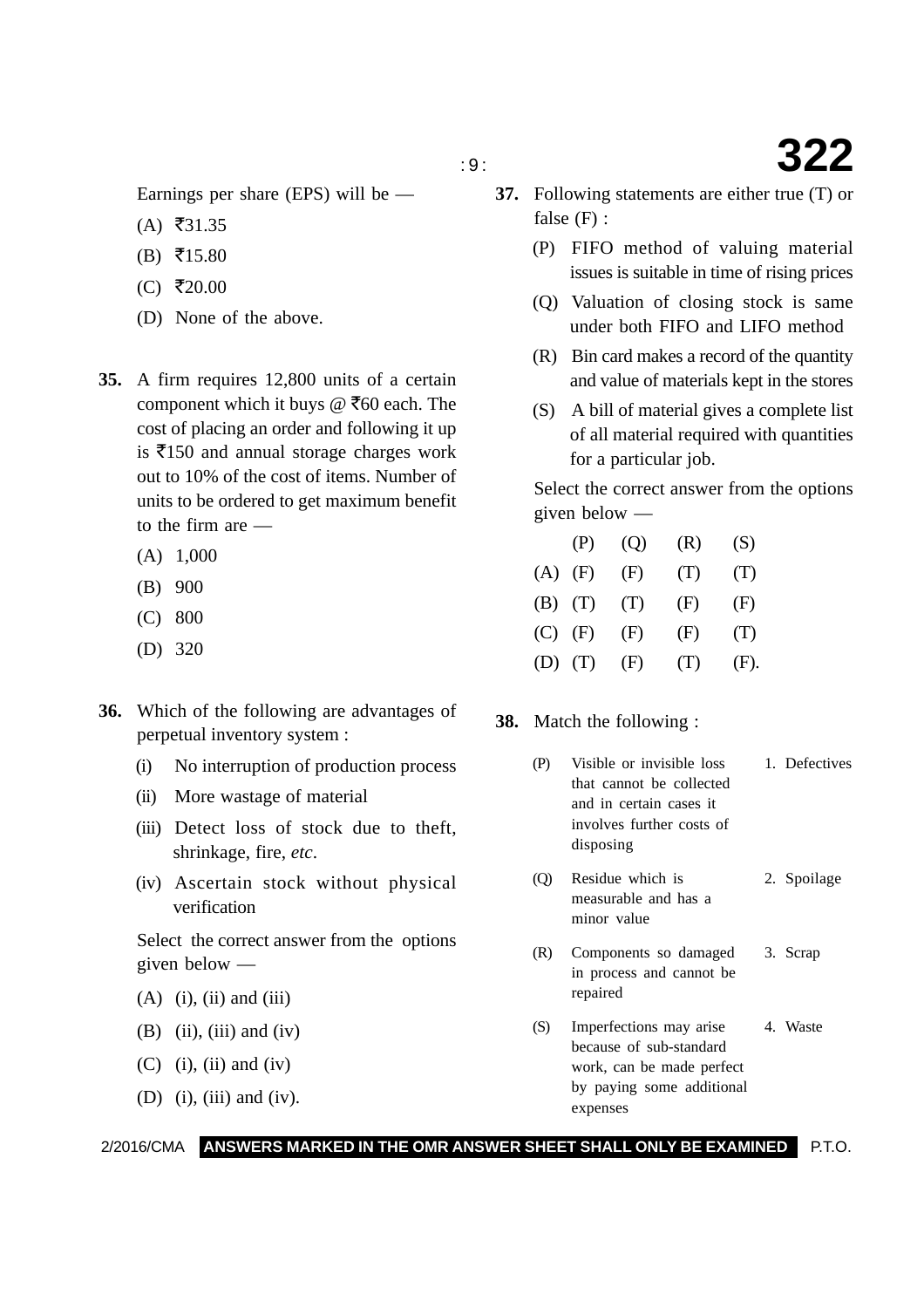### **322**  $\qquad \qquad \ldots$   $\qquad \qquad \ldots$

-

Select the correct answer from the options given below —

|     | (P) | (Q) | (R) | (S) |
|-----|-----|-----|-----|-----|
| (A) | (4) | (3) | (2) | (1) |
| (B) | (3) | (4) | (2) | (1) |
| (C) | (3) | (2) | (1) | (4) |
| (D) | (2) | (4) | (3) | (1) |

**39.** The relevant data from financial statements of Ross Ltd. as on 31st March, 2016 is given below :

| Cash                       | 1,50,000  |
|----------------------------|-----------|
| Trade receivables          | 4,00,000  |
| Investment (short-term)    | 3,30,000  |
| <b>Stock</b>               | 25,00,000 |
| Prepaid expenses           | 50,000    |
| <b>Current liabilities</b> | 10,00,000 |

The quick ratio will be  $-$ 

- (A) 0.88 : 1
- (B) 0.93 : 1
- (C) 3.43 : 1
- (D) 3.1 : 1
- **40.** A written comprehensive order, with specification, material code and quantity sent to inform the purchase department, of a need for material is called —
	- (A) Purchase order
	- (B) Bill of material
	- (C) Purchase requisition
	- (D) Bin card.
- **41.** Choose the correct statements from the following :
	- (1) All the indirect taxes are added to the purchase price of material
	- (2) Trade and cash discounts are deducted from the cost of material
	- (3) ABC analysis is a value based system of material control
	- (4) In the garment manufacturing, the cost of thread and buttons are indirect material costs.

Select the answer from the options given below —

- (A) (1) and (2)
- (B) (2), (3) and (4)
- (C) (3) and (4)
- (D) (1), (3) and (4).
- **42.** In a factory, the standard output in 8 hours is 220 units. A worker actually produces 242 units in the standard time. Wage rate is ₹8 per hour.

The total wages paid to the worker under Emerson's plan will be —

- $(A)$  ₹83.20
- $(B)$  ₹76.80
- $(C)$  ₹193.60
- $(D)$  ₹99.20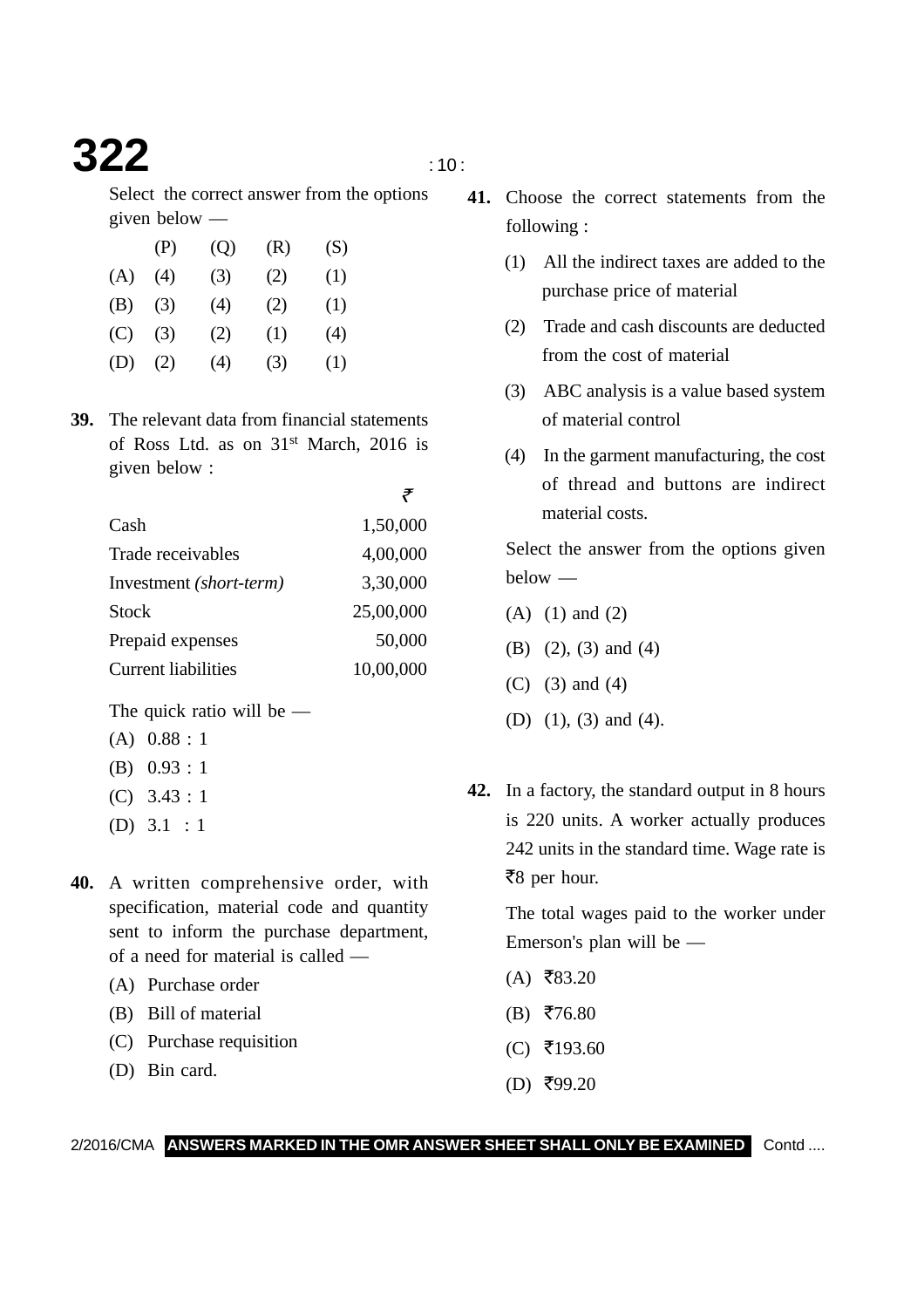**43.** Amaze Ltd. had an opening inventory of 5,000 units costing ₹5 per unit on 1<sup>st</sup> April, 2016. Following receipts and issues took place in April, 2016 :

|  | 5 <sup>th</sup> April, 2016 : Purchased 800 units  |
|--|----------------------------------------------------|
|  | @ ₹8 per unit                                      |
|  | 12 <sup>th</sup> April, 2016 : Purchased 200 units |
|  | @ ₹8 per unit                                      |
|  | $15th$ April, 2016 : Issued 3,000 units            |
|  | $25th$ April, 2016 : Purchased 1,000 units         |
|  | @ ₹9 per unit                                      |
|  |                                                    |

Cost of inventory as on  $30<sup>th</sup>$  April, 2016 under weighted average basis will be —

- $(A)$  ₹25,500
- $(B)$  ₹27,000
- $(C)$  ₹20,000
- $(D)$  ₹23,500
- **44.** Which of the following is not replacement cost of labour turnover :
	- (1) Cost of recruitment/selection
	- (2) Cost of providing medical services
	- (3) Cost of training
	- (4) Retirement benefits
	- (5) Decline in quality

Select the answer from the options given below —

- (A) (1) and (2)
- (B) (2), (3) and (4)
- (C) (3), (4) and (5)
- (D) (2) and (4).  $(D)$  ₹530

**45.** *Statement – I*

Low time wages do not necessarily mean low cost of production and high wages mean high cost of product.

#### *Statement – II*

Time and motion study, which is a function of engineering department, is useless for the determination of wages.

Select the correct answer from the options given below —

- (A) Both statements are correct
- (B) Both statements are incorrect
- (C) Statement-I is incorrect, but Statement-II is correct
- (D) Statement-I is correct, but Statement-II is incorrect.
- **46.** Standard output per day per worker is 40 units. Incentive bonus for efficiency above 80% is  $\overline{\xi}50$  for every 1% increase up to 90% and above this  $\overline{580}$  for every 1% increase. Kapil worked for 25 days and produced 910 units.

The amount of incentive paid to him will be —

- $(A)$  ₹580
- $(B)$  ₹550
- $(C)$  ₹450
-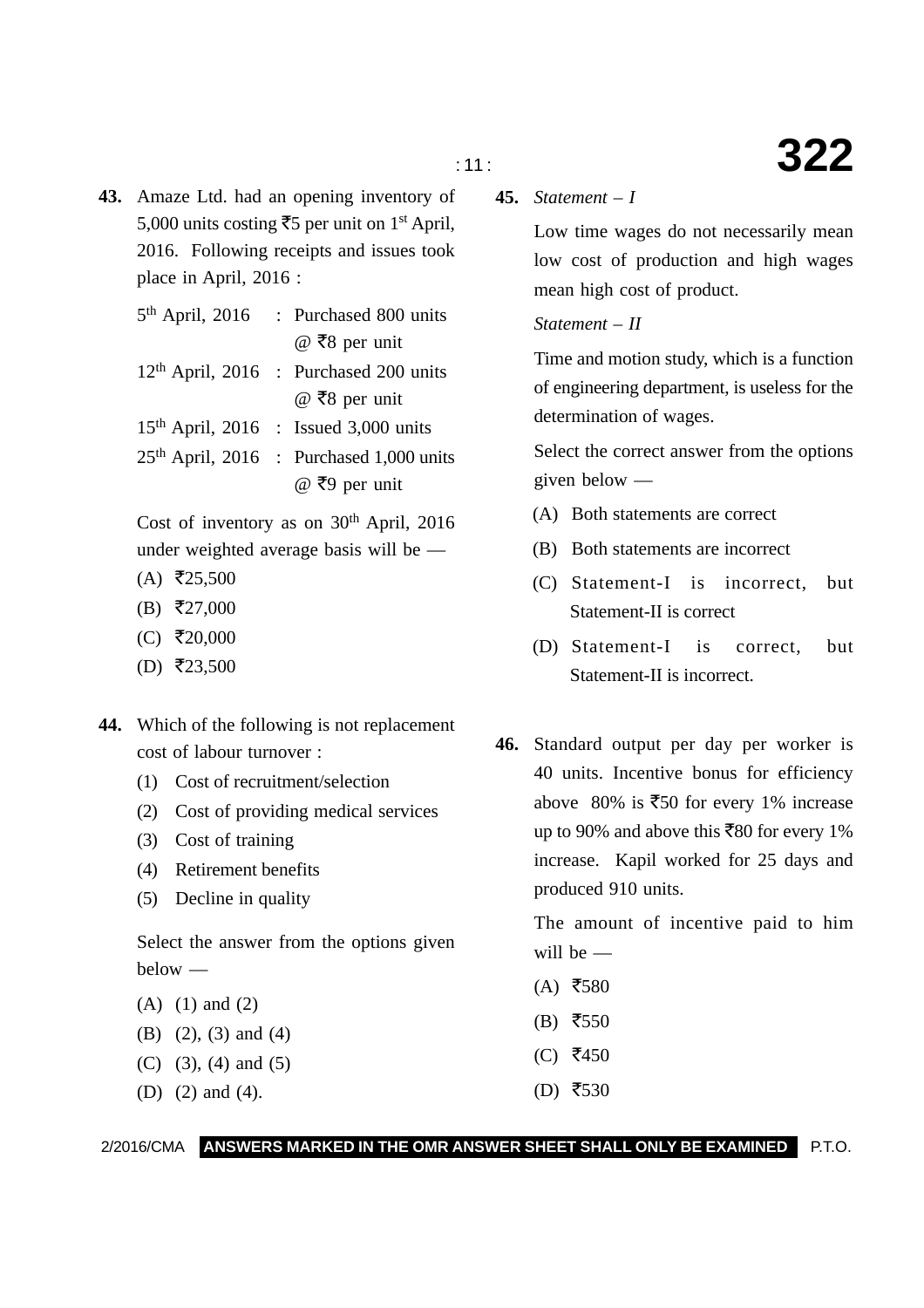# **322**  $\qquad \qquad \cdots$

- 
- **47.** From the books of Raja & Co., following details as on 31<sup>st</sup> March, 2016 are collected :

| Equity share capital                         | : 20,00,000           |
|----------------------------------------------|-----------------------|
| Retained earnings                            | : 10,00,000           |
| 10% Debentures                               | : 20,00,000           |
| <b>Current liabilities</b>                   | : 10,00,000           |
| Profit before interest and tax : $12,00,000$ |                       |
| Interest                                     | 1,60,000              |
| Tax                                          | $\therefore$ 3,12,000 |

The rate of return on capital employed will be —

- (A) 30%
- (B) 24%
- (C) 14.56%
- (D) 17.76%.

#### **48.** *Assertion (A)*

Activity based costing is not normally used for external reporting purpose.

#### *Reason (R)*

Activity based costing does not conform to generally accepted principles.

Select the correct answer from the options given below —

- (A) Both A and R are true and R is the correct explanation of A
- (B) Both A and R are true but R is not the correct explanation of A
- (C) A is true, but R is false
- (D) A is false, but R is true.
- **49.** The net profit margin of Rose Ltd. is 8%, its total assets are  $\bar{x}6,00,000$  and the return on investment is 18%. Total assets turnover will be —
	- (A) 2.05
	- (B) 3.15
	- (C) 2.25
	- (D) None of the above.
- **50.** A homogeneous cost pool is one that
	- (A) Does not change over time
	- (B) Needs many activity drivers to be allocated to a cost object
	- (C) Can be explained with a single activity driver
	- (D) Has only one type of material assigned to it.
- **51.** *Statement I*

Production departments and service departments are equally important for manufacturing industry.

#### *Statement – II*

To calculate cost of a product, service department cost should be redistributed among production department on a reasonable basis.

Select the correct answer from the options given below —

- (A) Both statements are correct
- (B) Both statements are incorrect
- (C) Statement-I is incorrect, but Statement- II is correct
- (D) Statement-I is correct, but Statement-II is incorrect.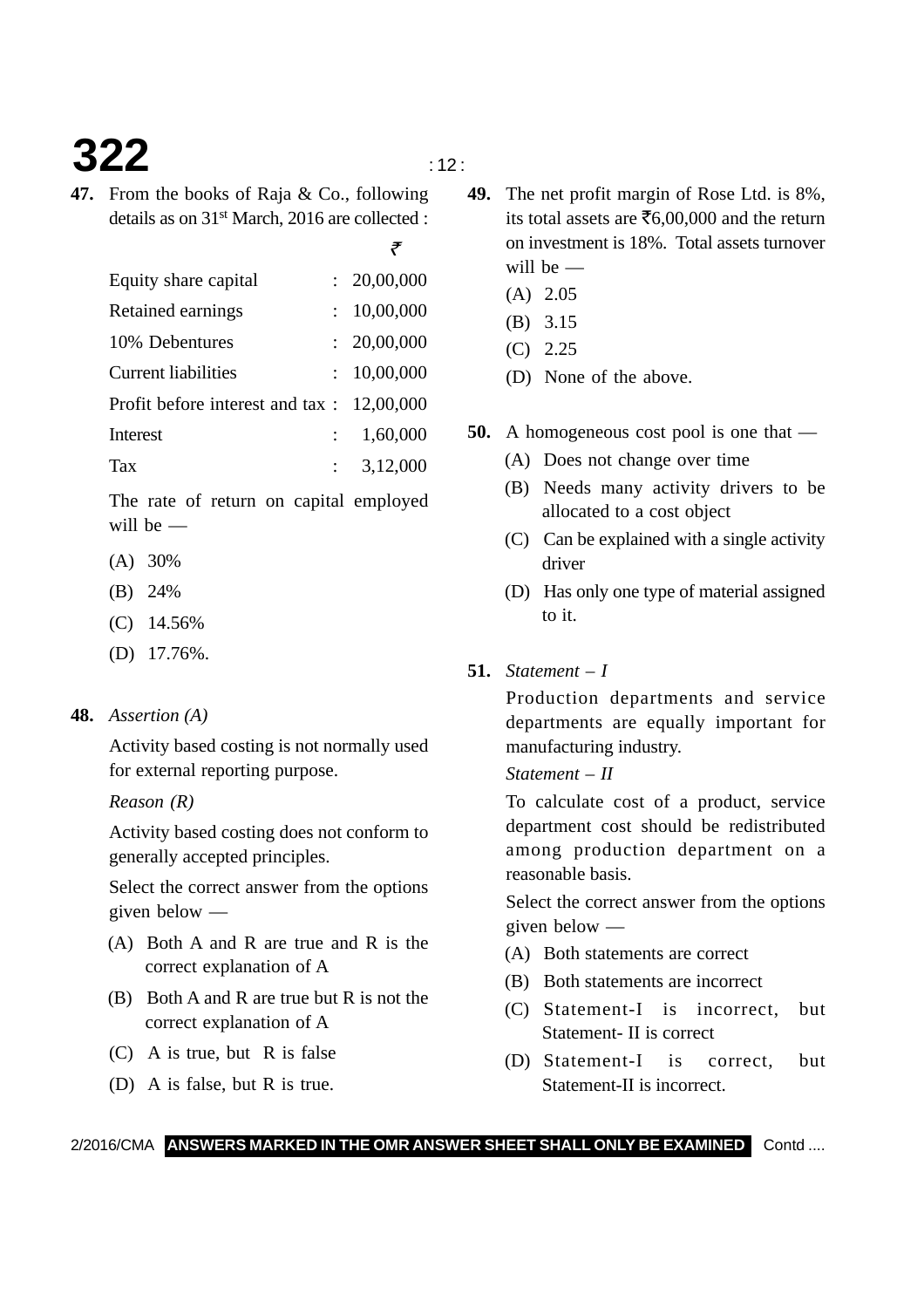- **52.** Match the following service department cost with basis of apportionment :
	- (P) Employment/ 1. Floor area personnel department
	- (Q) Store keeping 2. No. of requisitions department
	- (R) Power house 3. Rate of labour
		- turnover
	- (S) Payroll or time 4. Direct labour department hours
		- 5. Hours worked

Select the correct answer from the options given below —

|     | (P) | (Q) | (R) | (S) |
|-----|-----|-----|-----|-----|
| (A) | (1) | (3) | (2) | (4) |
| (B) | (2) | (4) | (1) | (5) |
| (C) | (4) | (5) | (3) | (1) |
| (D) | (3) | (2) | (1) | (4) |

**53.** Relevant data regarding number of workers on roll is given below for June, 2016 :

At the beginning of the month 750

At the end of the month 850

During June, 2016, 10 workers left, 30 workers were discharged and 100 workers were recruited. Of these, 15 workers were recruited in the vacancies of those leaving, while the rest were engaged for an expansion scheme.

The labour turnover rate according to replacement method for June, 2016 is —

- (A) 18.67%
- (B) 16.47%
- (C) 17.50%
- (D) 17.33%.
- **54.** Which of the following is not a method of overheads absorption —
	- (A) Percentage of direct material cost
	- (B) Machine hour rate
	- (C) Repeated distribution method
	- (D) Labour hour rate.
- **55.** A company produces three joint products A, B and C. The company has chosen 'physical quantity method'. Up to the point of split off, the total production of A, B and C is 80,000 kgs. The quantity of A, B and C produced is 25,000 kgs., 35,000 kgs. and 20,000 kgs. respectively. Total joint cost is  $\overline{\textless}5,00,000$ .

Joint cost allocated to product 'A' is —

- $(A)$  ₹1,25,000
- $(B)$  ₹2,18,750
- (C) ₹1,56,250
- $(D)$  ₹1,66,666
- **56.** Following information has been collected from cost records of Bright Ltd. :
	- Direct material 5,00,000 Direct labour : ₹3,00,000

Factory overheads : 20% of factory cost

The amount of factory overheads will  $be$  —

- $(A)$  ₹1,60,000
- $(B)$  ₹2,00,000
- $(C)$  ₹1,80,000
- $(D)$  ₹1,96,000

2/2016/CMA **ANSWERS MARKED IN THE OMR ANSWER SHEET SHALL ONLY BE EXAMINED** P.T.O.

: 13 : **322**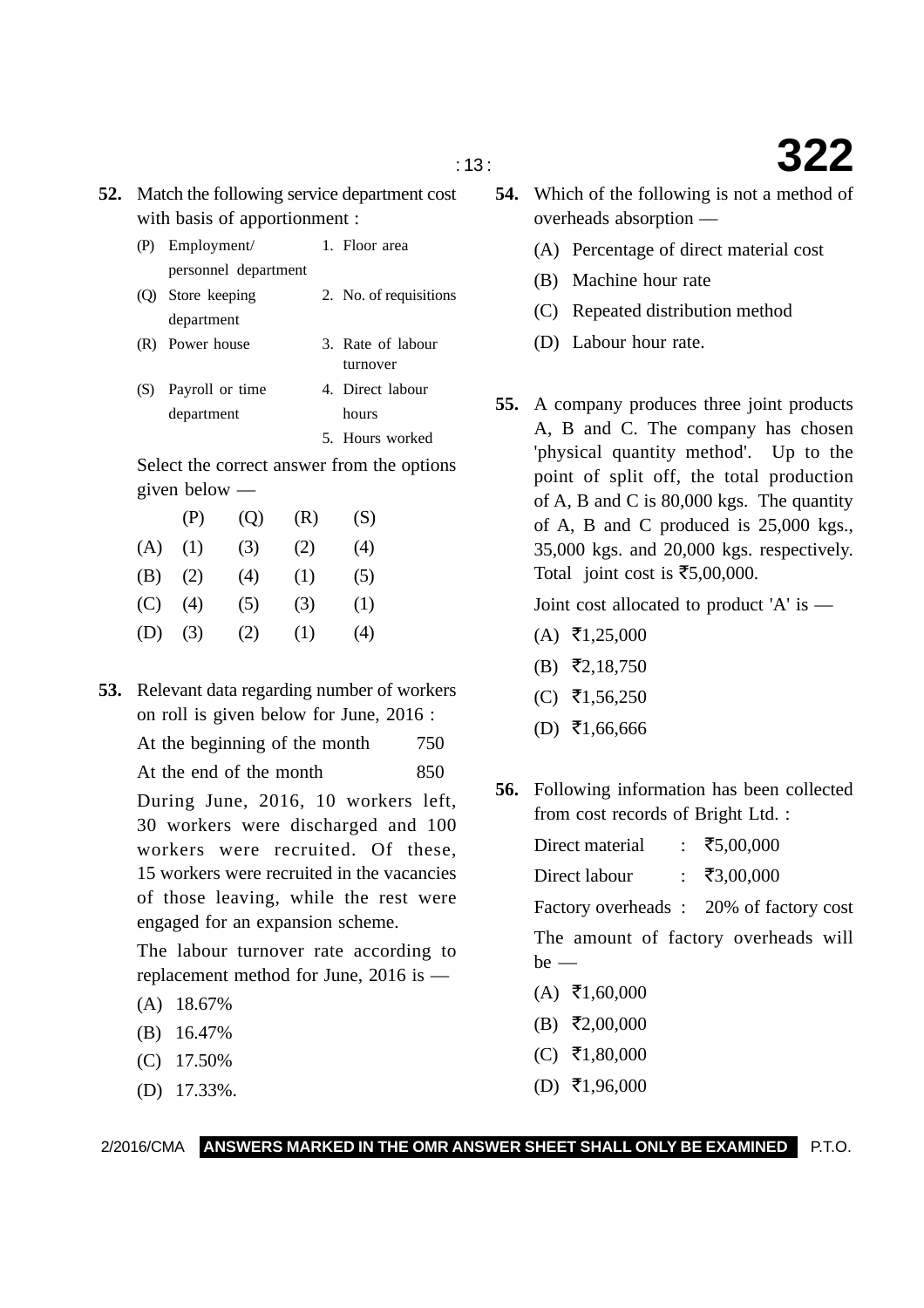# **322**  $\frac{1}{14}$

- **57.** In a factory, research and development expenditure is budgeted to  $\text{F}9,00,000$ . This is the normal expenditure on research activities. Due to some reasons, research is unsuccessful. The research and development expenditure will be —
	- (A) Treated as deferred expenditure
	- (B) Written-off to costing profit and loss account
	- (C) Treated as direct product cost
	- (D) Treated as factory overheads.
- **58.** A company produces a single product for which following data is available :

Average production

| per week | 200 units |
|----------|-----------|
|          |           |

- Usage per unit : 10 Kgs.
- Re-order level : 8,000 Kgs.

Delivery time required : 2 weeks

The minimum level of stock required will be —

- (A) 3,000 Kgs.
- (B) 5,000 Kgs.
- (C) 4,000 Kgs.
- (D) 2,500 Kgs.

**59.** Following information is related to Product-A :

> In 2015, variable cost was  $\overline{\text{5}}200$  per unit and fixed cost ₹40 per unit. Production was 1,20,000 units. It is expected that production in 2016 will increase to 1,60,000 units. The variable cost will increase by 25% and fixed cost by 10% in 2016.

> The amount of fixed cost in 2016 will  $be$  —

- $(A)$  ₹52,80,000
- $(B)$  ₹70,40,000
- $(C)$  ₹64,00,000
- $(D)$  ₹48,00,000
- **60.** Match the following :

| (P)            | cost of work                       | of profit over total                                              |     |    | Certain percentage 1. Escalation<br>clause     |
|----------------|------------------------------------|-------------------------------------------------------------------|-----|----|------------------------------------------------|
| $\circledcirc$ | labour                             | likely changes in the<br>price of material and                    |     |    | Safeguard against any 2. Cost plus<br>contract |
| (R)            | contractor for<br>specialised work | Entrusted to other                                                |     |    | 3. Job costing                                 |
| (S)            | work                               | Cost first allocated<br>to cost centres and<br>then to individual |     |    | 4. Sub contract                                |
|                |                                    |                                                                   |     | 5. | Contract near<br>to completion                 |
|                |                                    |                                                                   |     |    | Select the correct answer from the options     |
|                | given below $-$                    |                                                                   |     |    |                                                |
|                |                                    |                                                                   | (K) |    |                                                |
|                |                                    |                                                                   |     |    |                                                |

|     | (P) | (Q) | (R) | (S) |
|-----|-----|-----|-----|-----|
| (A) | (1) | (3) | (2) | (4) |
| (B) | (2) | (4) | (1) | (5) |
| (C) | (4) | (5) | (3) | (1) |
| (D) | (2) | (1) | (4) | (3) |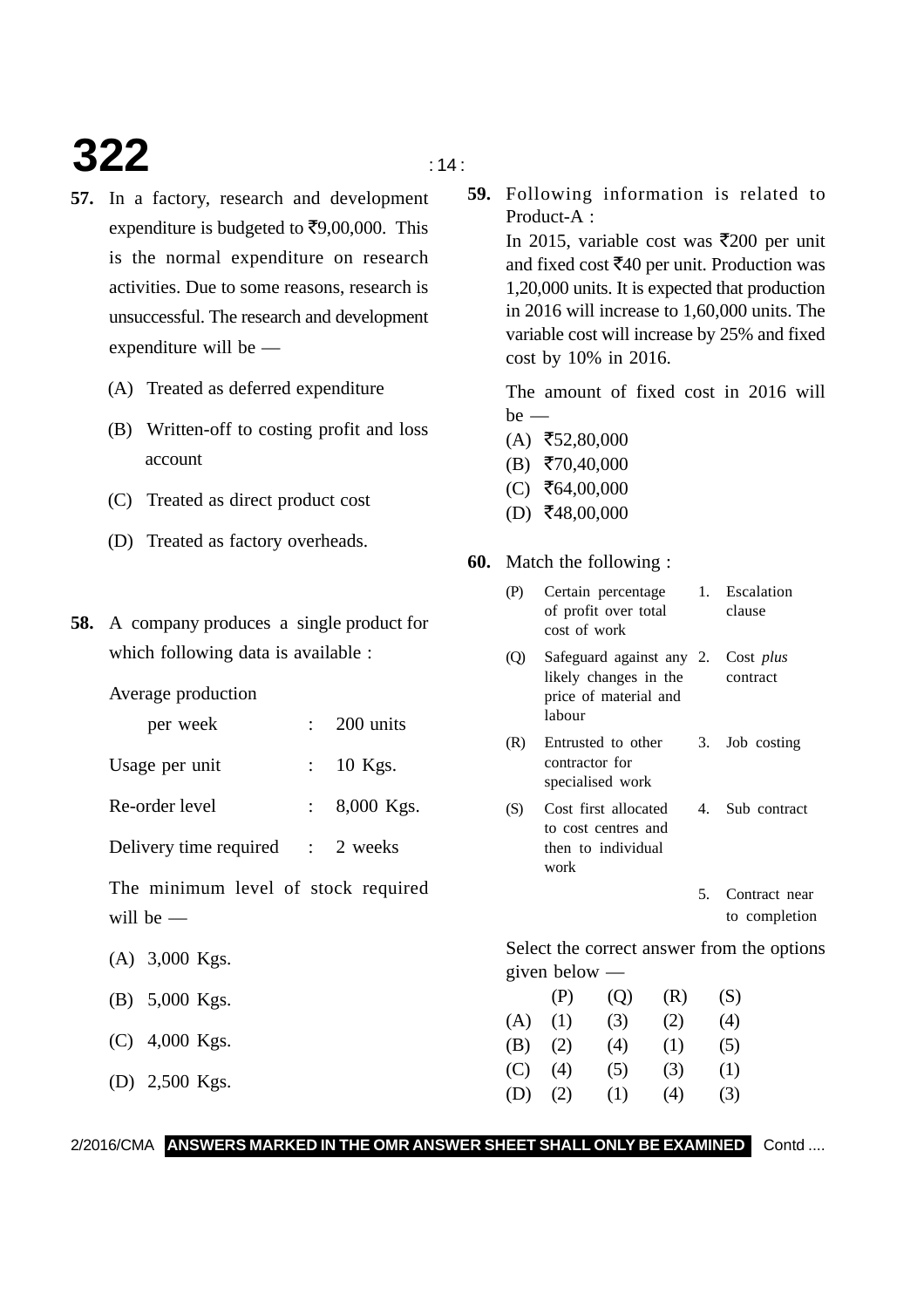#### **61.** *Assertion (A)*

Cash is withheld by the contractee under the terms of the contract when payment of the value of work certified is being made.

#### *Reason (R)*

Retention money is treated as safeguard against any damage or bad quality work in the contract and released after certain time period of completion of the contract.

Select the correct answer from the options given below —

- (A) Both A and R are true and R is the correct explanation of A
- (B) Both A and R are true but R is not the correct explanation of A
- (C) A is true, but R is false
- (D) A is false, but R is true.
- **62.** Following information is given for a contract :

| Estimated profit on completion |           |
|--------------------------------|-----------|
| of contract                    | 2,20,000  |
| Contract price                 | 10,00,000 |
| Cash received being 80% of     |           |
| work certified                 | 6,40,000  |

The amount of profit to be credited to statement of profit and loss will be —

- $(A) \ \overline{5}1,28,000$
- $(B) \ \overline{5}1,40,800$
- $(C)$  ₹1,76,000
- (D) None of the above.
- **63.** Choose the correct statements from the following :
	- (1) Most of the items of costs are direct in contract costing than in job costing
	- (2) Foreseeable losses estimated for a contract should be written-off immediately
	- (3) A debit balance on the contractee account is shown as current liability in the balance sheet
	- (4) Final contract price to be paid is certain in cost *plus* contract.

Select the answer from the options given below —

- (A) (2) and (4)
- (B) (3) and (4)
- (C) (1) and (2)
- (D) (1), (2) and (3)
- **64.** Which of the following is not a part of job order cost sheet —
	- (A) Direct material
	- (B) Direct labour
	- (C) Actual factory overheads
	- (D) Applied factory overheads.
- **65.** A hotel has 200 rooms accommodation. The normal occupancy in summer is 90% and winter 40%. The period of summer and winter is taken 8 months and 4 months respectively. Assume 30 days in each month.

The total rooms occupancy in a year will be —

- (A) 1,760
- (B) 52,800
- (C) 7,800
- (D) 72,000

#### 2/2016/CMA **ANSWERS MARKED IN THE OMR ANSWER SHEET SHALL ONLY BE EXAMINED** P.T.O.

 $\tilde{\tau}$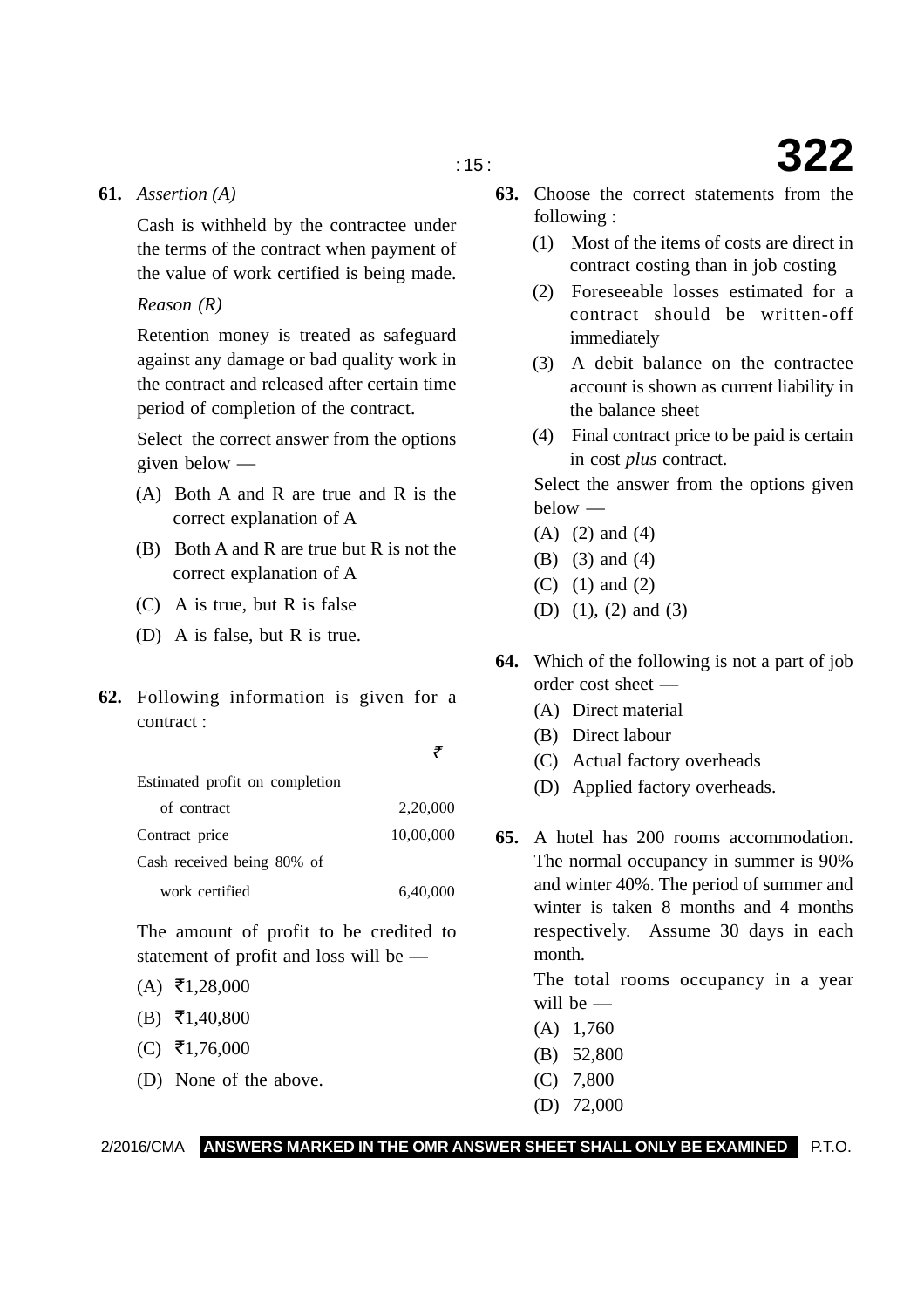# **322** is the set of  $\frac{16}{16}$

- 
- **66.** For a factory, following information is given :

8,400 kgs. material @  $\overline{5}12.50$  per kg. were actually consumed resulting in a price variance of  $\overline{\mathsf{F}}4,800 \text{ (A)}$  and usage variance of ₹3,600 (F).

The standard material cost of actual production will be —

- $(A) \ \overline{5}1,03,800$
- $(B) \ \overline{5}1,06,200$
- $(C)$  ₹1,05,000
- (D) None of the above.
- **67.** Budgeted standard hours of a factory are 15,000. The capacity utilisation ratio for May, 2016 is 85% and efficiency ratio for the month is 120%. The standard hours for actual production in the month will be —
	- (A) 12,750
	- (B) 18,000
	- (C) 15,300
	- (D) 18,000
- **68.** Which of the following statement(s) is/are not correct with reference to labour idle time variance :
	- (1) Idle time variance is the portion of labour cost variance which arises due to abnormal idle time of workers specified
	- (2) Idle time variance may be favourable or adverse
- (3) Idle time variance is calculated as abnormal idle time X actual rate per hour
- (4) Idle time variance arises due to machine break-down, power failure, *etc*.

Select the answer from the options given below —

- (A) (2) and (3)
- (B) (2) only
- (C) (1) and (2)
- (D) (2), (3) and (4)
- **69.** The standard rate of payment is  $\bar{\mathbf{\xi}}$ 10 per direct labour hour. The actual direct labour cost is  $\bar{x}$ 39,200 for 4,000 direct labour hours worked. The direct labour price (rate) variance will be —
	- $(A)$  ₹800  $(A)$
	- $(B) \; \bar{=} \; 680$  (A)
	- $(C)$  ₹680 (F)
	- $(D)$  ₹800 (F).
- **70.** *Assertion (A)*

Material yield variance is that portion of direct material usage variance which is due to the difference between standard yield and actual yield obtained.

#### *Reason (R)*

Yield variance arises due to wastage of material during the process and standard material yield is determined by subtracting the standard wastage from standard quantity of material.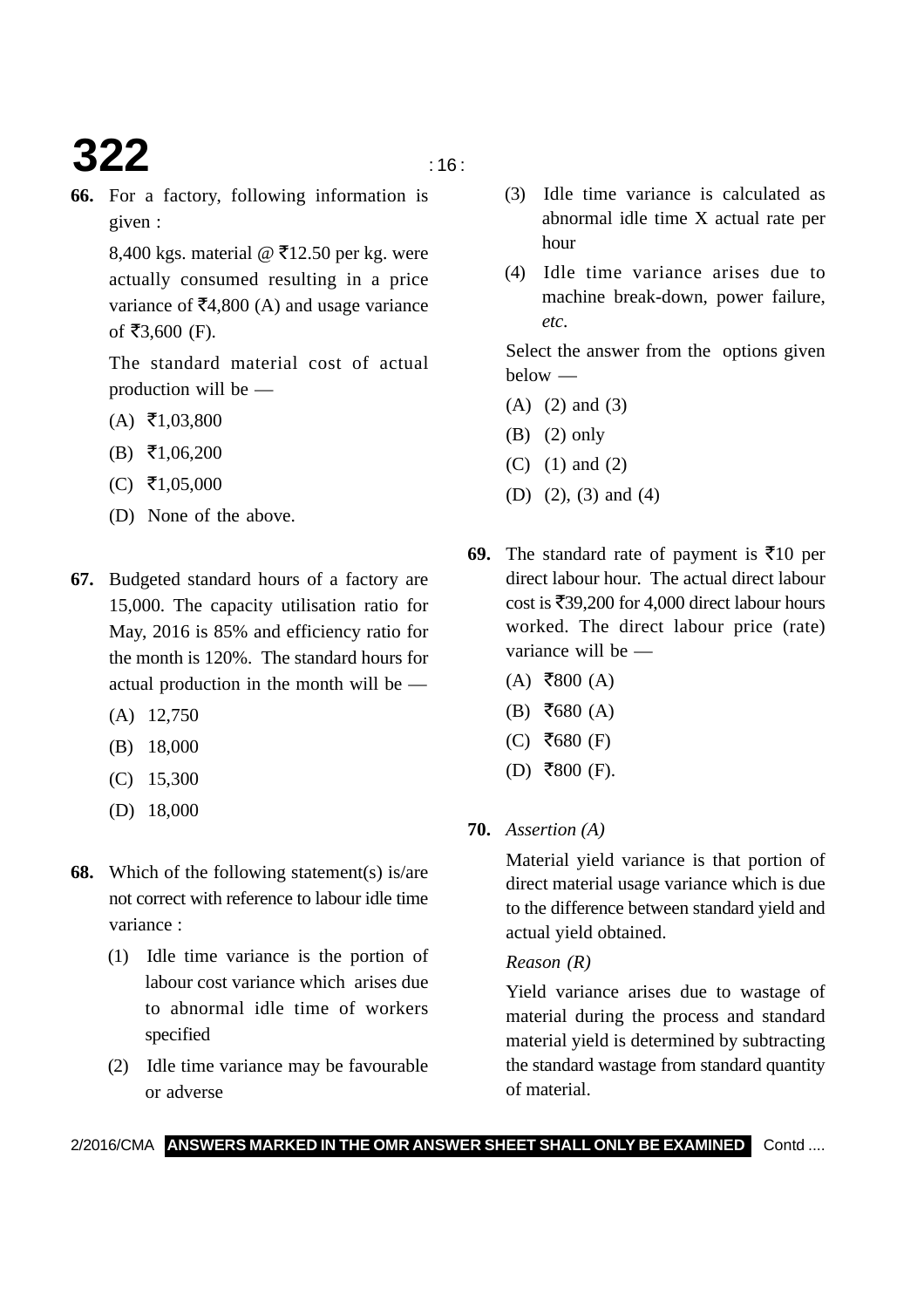Select the correct answer from the options given below —

- (A) Both A and R are true and R is the correct explanation of A
- (B) Both A and R are true but R is not the correct explanation of A
- (C) A is true, but R is false
- (D) A is false, but R is true.
- **71.** The total cost variance is  $\overline{\xi}$ 5,000 (F). The material variance is  $\overline{5}2,000$  (F). The total labour variance is twice the total overheads variance.

The total overheads variance is —

- $(A)$  ₹500 (F)
- $(B) \ \overline{\mathbf{5}}1,000 \ (F)$
- (C) ₹1,500 (F)
- $(D)$  ₹2,000 (F).
- **72.** Following information is given for a product of a manufacturing company :

Material  $\bar{z}$ 18 per unit; other variable cost ₹22 per unit; and fixed expenses ₹18 per unit. Selling price is ₹75 per unit. Company is presently producing 80,000 units at 80% capacity. The company received an offer for 20,000 units from a foreign customer.

The minimum price to be accepted from foreign customer, if the company wants to earn 20% on foreign sales will be —

- $(A)$  ₹50
- $(B)$  ₹58
- $(C)$  ₹72.50
- $(D) \; ₹69.60$

**73.** Satluj Transport Co. is running six buses between two towns which are 60 Kms. apart. Seating capacity of each bus is 50 passengers. Actual passengers carried by each bus were 80% of seating capacity. All buses run on all days of month (30 days). Each bus makes two round trips per day.

Passenger Kms. per month are —

- (A) 8,64,000
- (B) 4,32,000
- (C) 5,40,000
- (D) 17,28,000
- **74.** Margin of safety in a company can be improved by :
	- (1) Reducing the fixed cost and variable cost
	- (2) Increasing sales volume and price of sales
	- (3) Increasing stock of material in the expectation of price rise
	- (4) Expanding business to fulfill the demand of market
	- (5) Changing the product mix to increase contribution.

Select the correct answer from the options given below —

- (A) (1), (2) and (3)
- (B) (1), (2) and (5)
- (C) (1), (3) and (4)
- (D) (2), (3) and (5)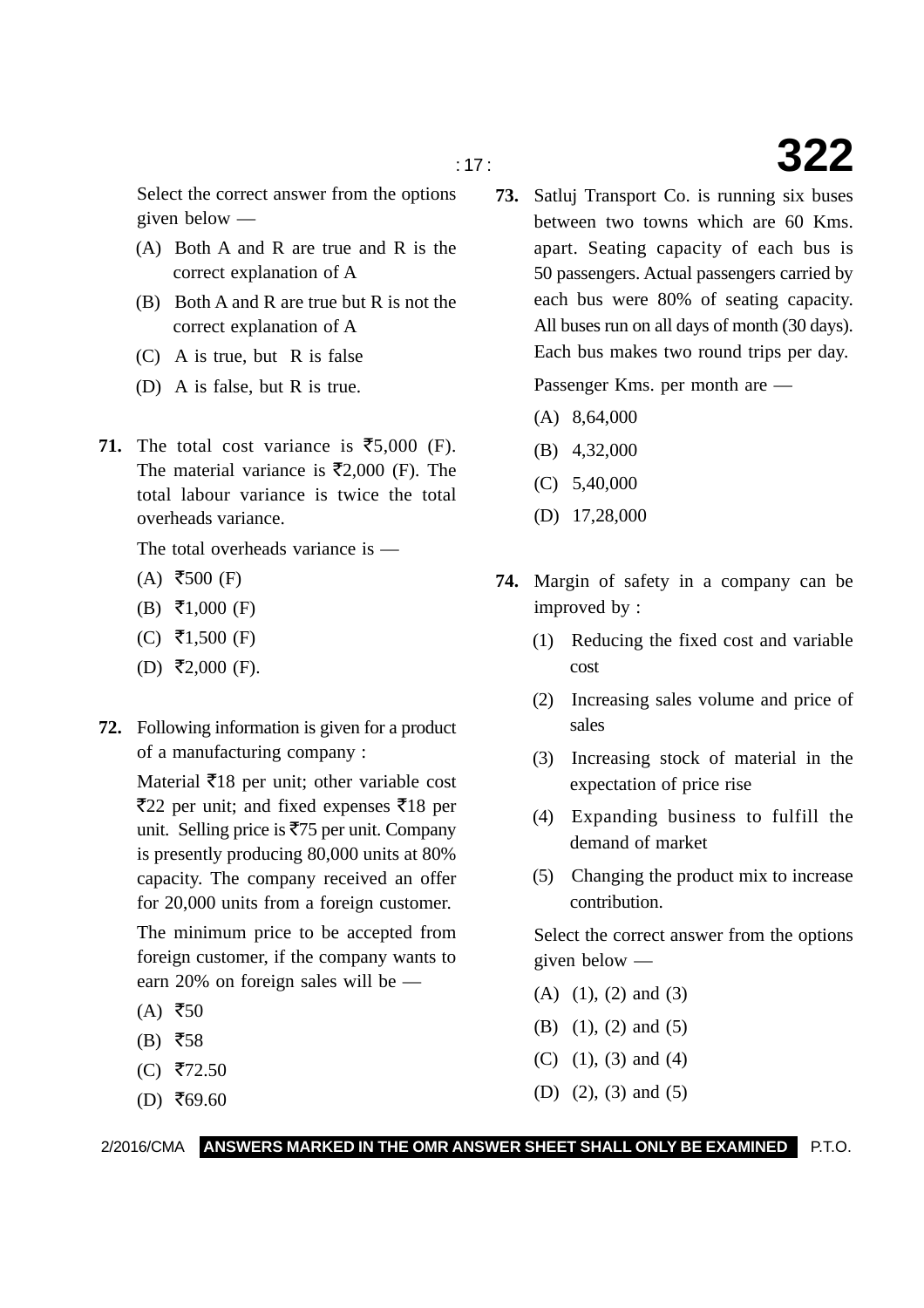# **322**  $\frac{1}{18}$

- 
- **75.** Ram Casting furnished following information for production of 4,800 units :

Standard materials : 10 Kgs. per unit @ -10 per Kg. Actual material used : 50,000 Kgs.  $\cos$ ting ₹5,25,000

Material cost variance will be —

- $(A)$  ₹45,000  $(A)$
- (B) ₹25,000 (F)
- $(C)$  ₹30,000 (A)
- $(D)$  ₹45,000 (F).

#### **76.** *Statement – I*

When there are no inventories, profit figure under marginal costing and absorption costing is identical.

#### *Statement – II*

Inventories are valued at cost of production in absorption and marginal costing systems.

Select the correct answer from the options given below —

- (A) Both statements are correct
- (B) Both statements are incorrect
- (C) Statement-I is incorrect, but Statement-II is correct
- (D) Statement-I is correct, but Statement-II is incorrect.

**77.** *Assertion (A)*

The whole budget involving all functions such as sales budget, material budget and production budget will have to be built after assessing the key factor.

#### *Reason (R)*

The budget key factor will limit the activities of an undertaking which is taken into account in preparing budget.

Select the correct answer from the options given below —

- (A) Both A and R are true and R is the correct explanation of A
- (B) Both A and R are true but R is not the correct explanation of A
- (C) A is true, but R is false
- (D) A is false, but R is true.
- **78.** A company has annual sales of  $\overline{5}150$  lakh entirely on credit. It keeps an average inventory sufficient to meet sales demand for half a month and gives its customers one month credit. Its average current liabilities are  $\bar{x}$ 10 lakh. The company must maintain cash and bank balance to have current ratio of 2.

The amount of cash balance will be —

- $(A) \t{5}$ ,25,000
- $(B) \; \bar{=} \; 3,00,000$
- $(C)$  ₹13,75,000
- $(D)$  ₹7,50,000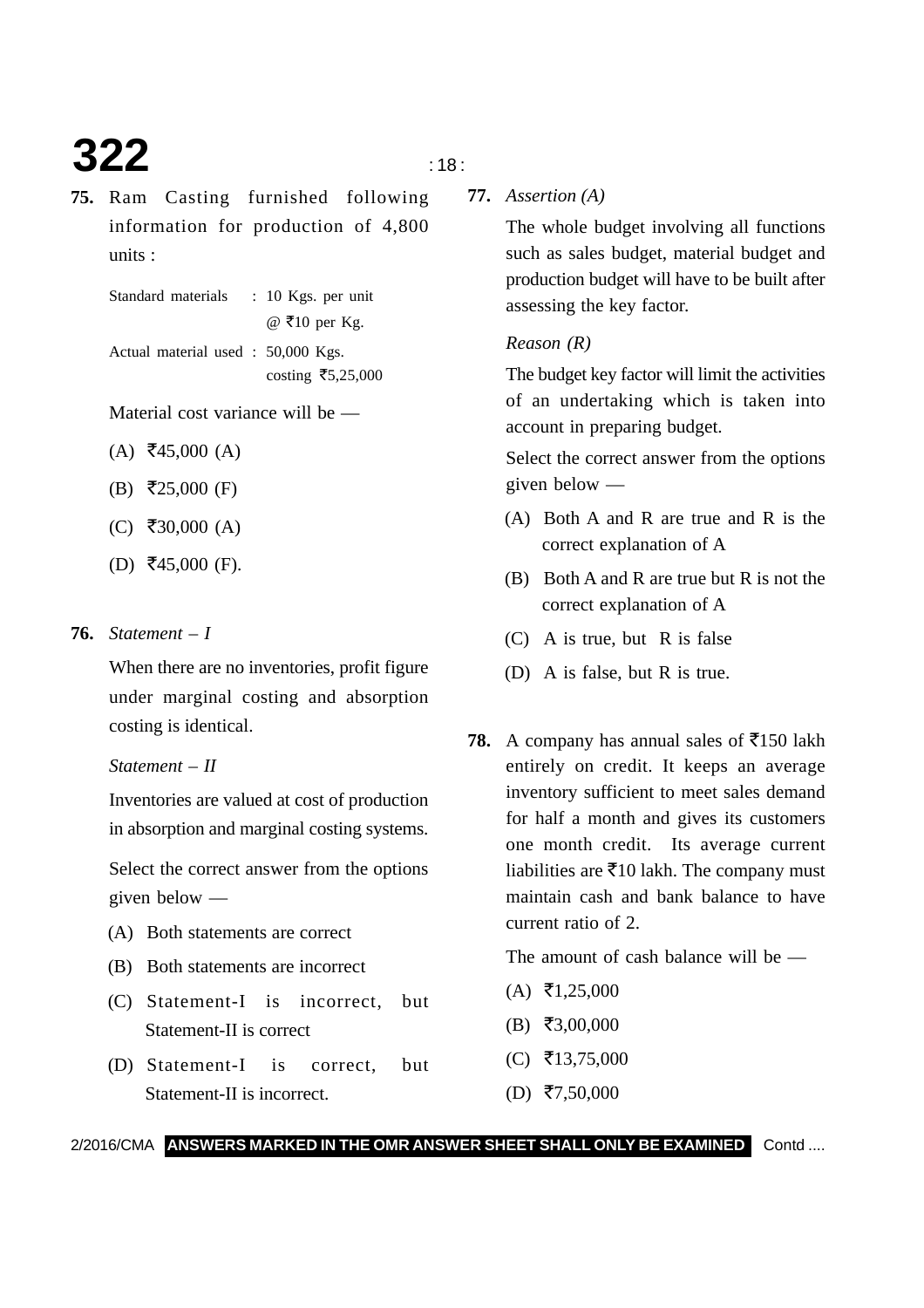**79.** Budgeted sales of Product-X for March, 2016 are 25,500 units. At the end of production process, 10% of net production units are scrapped as defective. Opening stock of Product-X for March is budgeted to be 15,000 units and closing stock will be 12,000 units. All stock of finished goods must have successfully passed the quality control check.

The production budget of Product-X for March, 2016 is —

- (A) 25,000 Units
- (B) 25,500 Units
- (C) 25,950 Units
- (D) 20,250 Units.
- **80.** Which of the following is not a limitation of financial statements —
	- (A) Financial statements are essentially interim reports and therefore, cannot be final because the final gain or loss can be computed only at the termination of the business
	- (B) The values ascribed to the assets presented in the statements depend upon the standards of the person dealing with them
	- (C) Financial statements fail to bring out the significance of non-financial factors
	- (D) Financial statements serve as a useful guide for the stakeholders of the company.

**81.** *Assertion (A)*

Accountants do not take into consideration the price level changes while valuing various assets in different period.

#### *Reason (R)*

It is difficult to determine the value of assets, as value of assets changes with change in time.

Select the correct answer from the options given below —

- (A) Both A and R are true and R is the correct explanation of A
- (B) Both A and R are true but R is not the correct explanation of A
- (C) A is true, but R is false
- (D) A is false, but R is true.
- **82.** In the management information system (MIS), top level management uses —
	- (A) Operational information
	- (B) Tactical information
	- (C) Transactional information
	- (D) Strategic information.
- **83.** A cash flow statement is based upon while fund flow statement recognises \_\_\_\_\_\_\_\_\_\_.
	- (A) Cash basis of accounting; accrual basis of accounting
	- (B) Accrual basis of accounting; conventional basis of accounting
	- (C) Mercantile basis of accounting; cash basis of accounting
	- (D) Cash basis of accounting; cash basis of accounting.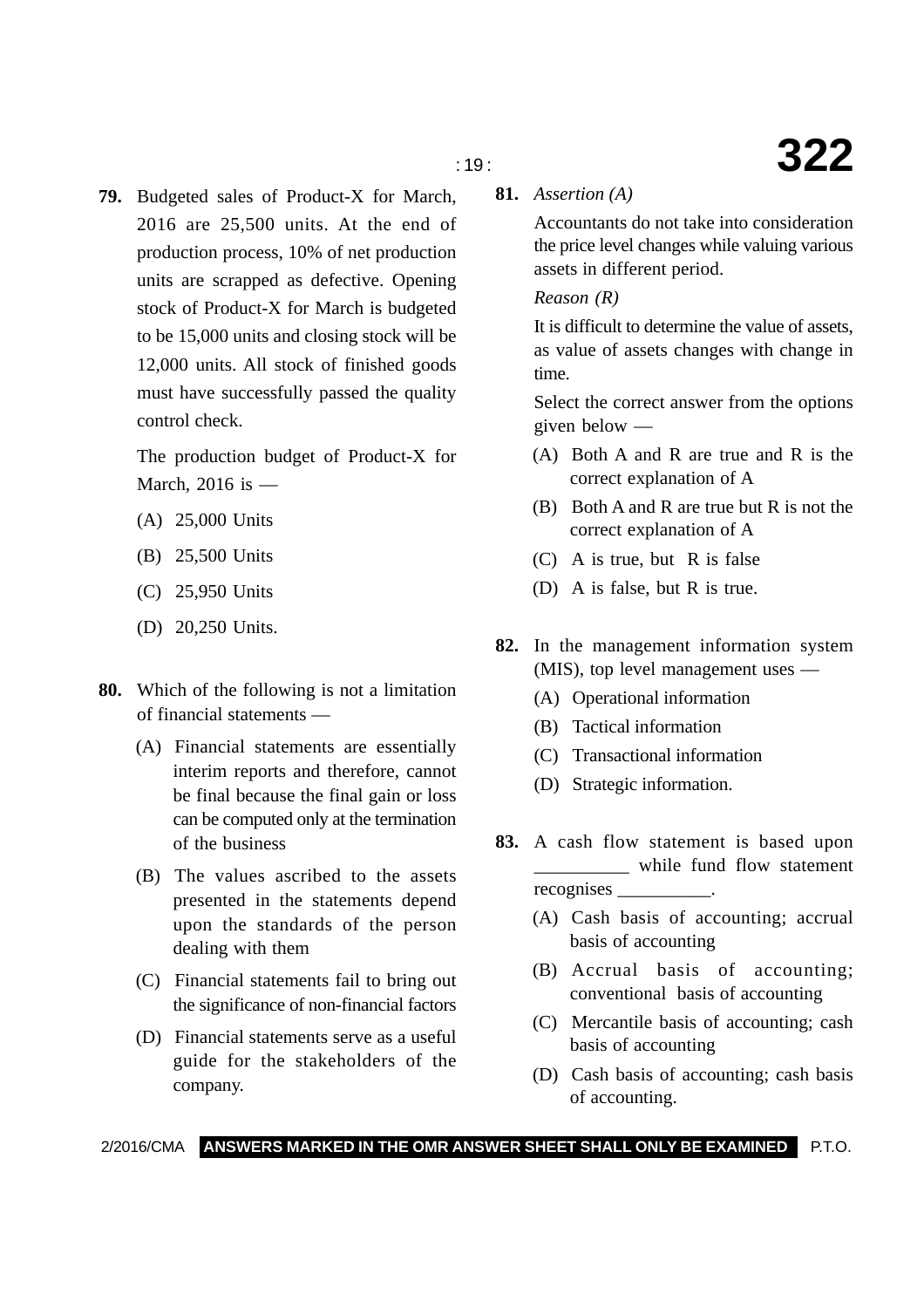# **322**  $\frac{1}{20}$

- **84.** Gross profit ratio for a firm was 20% in the year 2015 and 2016 but the net profit ratio was 15% in the year 2015 and 12% in the year 2016. The reason for such behaviour could be —
	- (A) Increase in manufacturing expenses
	- (B) Increase in indirect expenses
	- (C) Increase in cost of goods sold
	- (D) Decrease in sales.
- **85.** The capital of Juhi Ltd. is as follows :

| 10% Preference shares           |               |
|---------------------------------|---------------|
| of ₹10 each                     | : ₹5,00,000   |
| Equity shares of                |               |
| $\bar{x}$ 100 each              | : ₹7,00,000   |
| Other information:              |               |
| Profit (after tax $\omega$ 50%) | : ₹1,55,000   |
| Depreciation                    | ₹60,000       |
| $P/E$ ratio                     | $: 12 \times$ |
|                                 |               |

The market price of equity share will be —

- $(A)$  ₹265.71
- $(B)$  ₹162.86
- $(C)$  ₹180
- $(D)$  ₹156

#### **86.** Match the following :

 $\mathbf{z}t - \mathbf{I}$   $\qquad \qquad \mathbf{List} - \mathbf{II}$ 

- (P) The standard ratio (1) Return on assets
	- 2:1 is considered satisfactory
- (Q) It measures profitability (2) Current ratio of the firm in terms of assets employed
- (R) Ratio which measures (3) Gearing ratio long-term solvency of a firm
- (S) Ratio which indicates (4) Debt-equity ratio how much of the business is funded by borrowings

Select the correct answer from the options given below —

|             | (P) | (Q) | (R) | (S) |
|-------------|-----|-----|-----|-----|
| (A)         | (2) | (3) | (1) | (4) |
| $(B)$ (3)   |     | (2) | (1) | (4) |
| (C)         | (2) | (1) | (3) | (4) |
| $(D)$ $(2)$ |     | (1) | (4) | (3) |

**87.** Following information is given :

| Total sales        | : ₹24,00,000                                                      |
|--------------------|-------------------------------------------------------------------|
| ratio              | Inventory turnover : 4.80 times on basis of cost<br>of goods sold |
|                    | Gross profit ratio : 25% on cost of goods sold                    |
|                    | Closing inventory is $\bar{\mathfrak{F}}60,000$ more than         |
| opening inventory. |                                                                   |

The amount of opening stock and purchases respectively will be —

- $(A)$  ₹3,70,000 and ₹19,80,000
- (B) ₹3,45,000 and ₹18,60,000
- (C) ₹3,75,000 and ₹19,20,000
- (D) None of the above.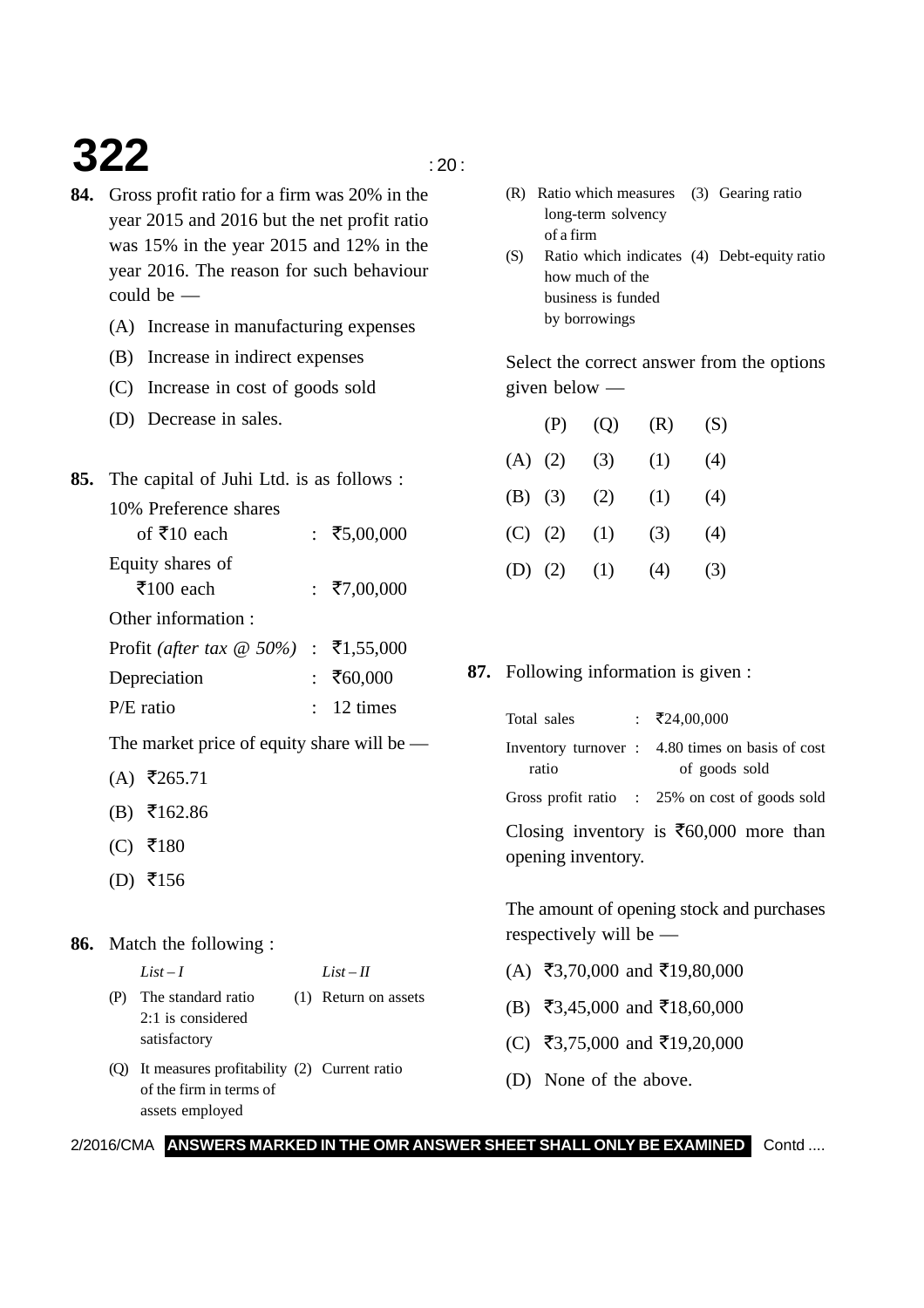**88.** *Statement – I*

Working capital is a short-term capital which is financed from long-term sources.

*Statement – II*

Working capital turnover measures the relationship of working capital with sales.

Select the correct answer from the options given below —

- (A) Both statements are correct
- (B) Both statements are incorrect
- (C) Statement-I is incorrect, but Statement-II is correct
- (D) Statement-I is correct, but Statement-II is incorrect.
- **89.** Consider the following statements :
	- (1) Depreciation reduces tax liability, hence it is a source of funds.
	- (2) Decrease in current liabilities during the year results in an increase in working capital.
	- (3) The term cash equivalents includes short-term marketable investments.
	- (4) Conversion of debentures into equity shares appears in funds flow statement.
	- (5) Only non-cash expenses are added to net profit to find out funds from operation.

Select the incorrect statements from the options given below —

- (A) (1), (3), (4) and (5)
- (B) (1), (2), (4) and (5)
- (C) (1), (4) and (5)
- (D) (2), (3) and (4)
- 90. Preference share capital of  $\overline{55,00,000}$  was redeemed at a premium of 10%, partly out of proceeds of issue of 20,000 equity shares of ₹10 each issued at 10% premium and partly out of profits otherwise available for dividends.

Choose the correct effect on different activities of cash flow statement from the options given below :

- (A) In financing activities, cash outflow ₹5,50,000 and cash inflow ₹2,20,000.
- (B) In financing activities, cash outflow ₹5,50,000 and in investing activities, cash inflow  $\bar{\mathfrak{r}}2,20,000$
- (C) Net ₹3,30,000 will be outflow in operating activities
- (D) In investing activities cash outflow of ₹5,50,000 and in financing activities cash inflow of  $\overline{\mathfrak{r}}2,20,000$ .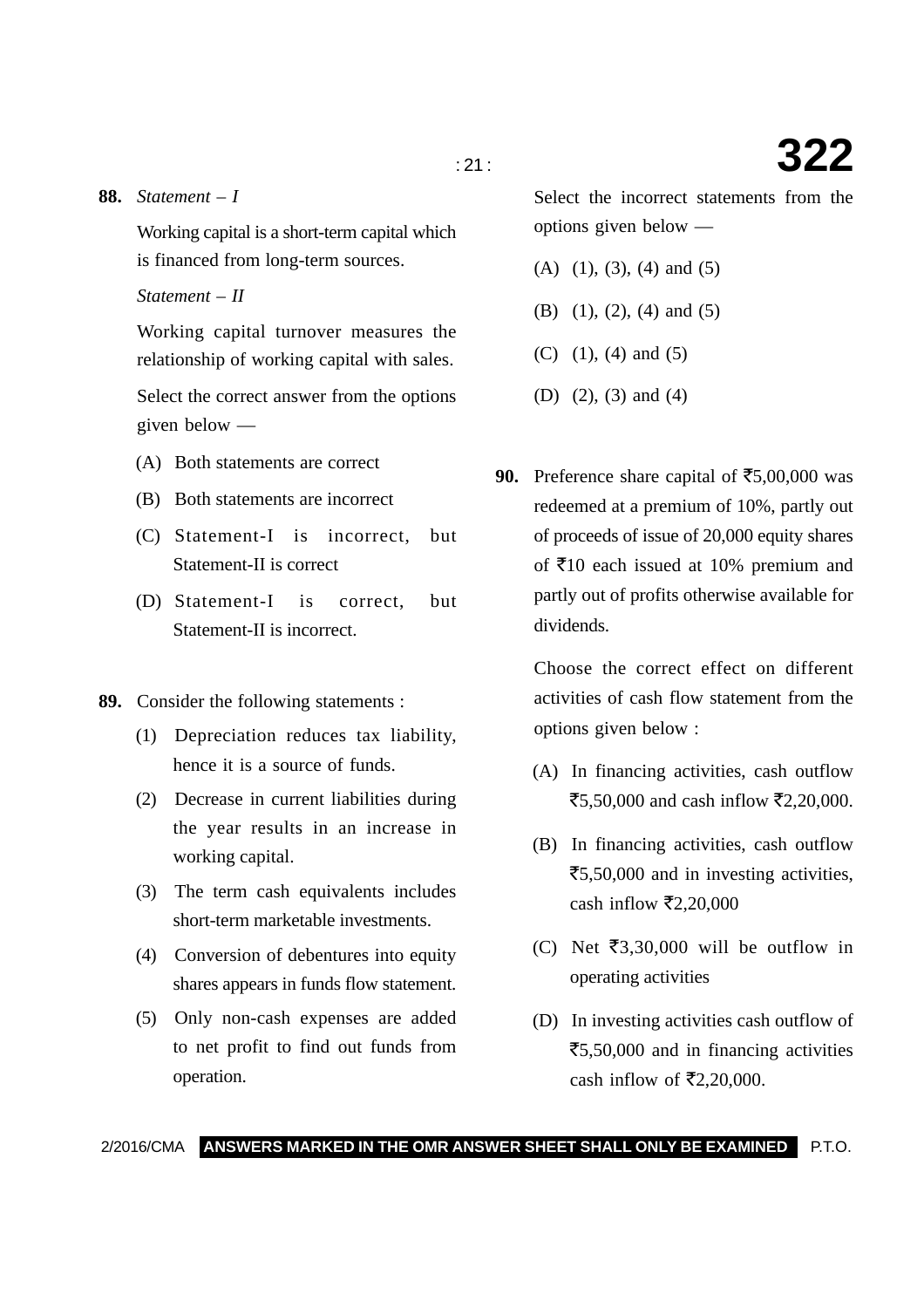# **322**  $\frac{1}{22}$

#### **91.** *Assertion (A)*

In integrated accounting system, there is no need of reconciliation of cost accounting profit and financial accounting profit.

#### *Reason (R)*

Only one set of books provide information for the ascertainment of cost as well as preparation of a balance sheet as per legal requirement.

Select the correct answer from the options given below —

- (A) Both A and R are true and R is the correct explanation of A
- (B) Both A and R are true but R is not the correct explanation of A
- (C) A is true, but R is false
- (D) A is false, but R is true.
- **92.** Following data are given for the month of June, 2016 :

|                                     | <b>Budgeted</b> | Actual |
|-------------------------------------|-----------------|--------|
| Variable overheads for              |                 |        |
| the month $(\vec{z})$               | 10,000          | 9,000  |
| Output for the month <i>(units)</i> | 5,000           | 4,000  |
| Hours for the month                 | 1,000           | 820    |
|                                     |                 |        |

The variable overheads efficiency variance will be —

- $(A)$  ₹2,000  $(A)$
- (B) ₹200 (F)
- $(C)$  ₹400 (A)
- $(D)$  ₹200 (A).
- - **93.** A company has a normal capacity of 120 machines, working 8 hours per day for 25 days in a month. The fixed overheads are budgeted at  $\bar{\mathfrak{e}}1,44,000$  per month. The standard time required to manufacture one unit of product is 4 hours. In April, 2016, the company worked 24 days of 840 machine hours per day and produced 5,305 units of output. The actual fixed overheads were  $\bar{\tau}$ 1,42,000.

The efficiency variance will be —

- $(A)$  ₹6,360 (F)
- $(B) \; \bar{f}6,360 \; (A)$
- $(C)$  ₹6,460 (F)
- $(D)$  ₹6,460 (A).

### **94.** Following information is given :

| Materials purchased                   |                           | : $3,000$ kgs.            |
|---------------------------------------|---------------------------|---------------------------|
| Value of materials purchased : ₹9,000 |                           |                           |
| Standard quantity                     |                           | $: 25$ Kgs. for one       |
|                                       |                           | finished unit             |
| Standard price                        |                           | : $\overline{z}2$ per kg. |
| Closing stock of materials            | $\mathbb{Z}^{\mathbb{Z}}$ | 500 kgs.                  |
| Finished goods produced               | $\ddot{\cdot}$            | 80 units                  |

Material cost variance will be —

- $(A)$  ₹3,500  $(A)$
- (B) ₹3,500 (F)
- (C) ₹3,650 (F)
- $(D)$  ₹3,650 (A).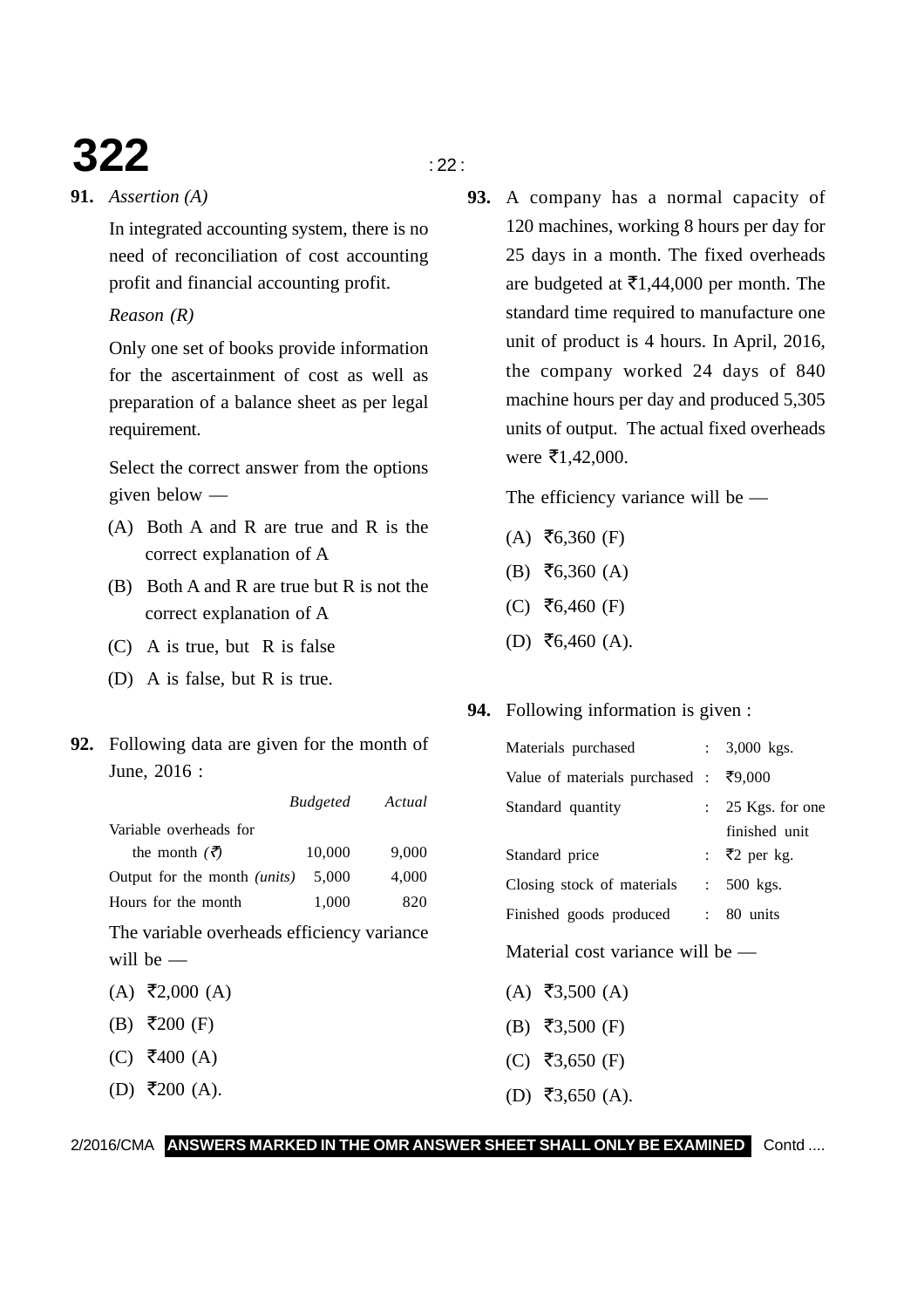**95.** The P/V ratio of Akhil & Co. is 50% and margin of safety is 40%. The company sold 500 units for  $\overline{5}5,00,000$ .

The break-even point sales will be —

- $(A)$  ₹2,50,000
- $(B) \; \bar{=} \; 3,00,000$
- $(C)$  ₹3,50,000
- $(D) \; \bar{=} 4,00,000$
- **96.** The price of material actually used rose by 5%. It was, however, anticipated and was included in setting the standard material cost. This price rise would result in —
	- (A) Unfavourable material price variance
	- (B) Favourable material price variance
	- (C) Favourable material usage variance
	- (D) No variance.
- **97.** Which of the following is an irrelevant cost —
	- (A) Sunk cost
	- (B) Replacement cost
	- (C) Opportunity cost
	- (D) All of the above.
- **98.** Administrative overheads are absorbed on the basis of —
	- (A) Direct materials
	- (B) Direct wages
	- (C) Prime cost
	- (D) Works cost.
- **99.** Match the following :

|        | $List-I$          | $List - II$           |
|--------|-------------------|-----------------------|
|        | (P) Advertising   | (1) Operating costing |
|        | (Q) Sugar company | $(2)$ Job costing     |
| $\sim$ |                   |                       |

- (R) Readymade (3) Process costing garments
- (S) Transport (4) Batch costing

Select the correct answer from the options given below —

|           | (P) | (Q) | (R) | (S) |
|-----------|-----|-----|-----|-----|
| $(A)$ (2) |     | (3) | (4) | (1) |
| $(B)$ (4) |     | (3) | (2) | (1) |
| $(C)$ (1) |     | (2) | (3) | (4) |
| $(D)$ (3) |     | (4) | (2) | (1) |

**100.** Following information is available :

| Owners' equity                   |  | ₹1,00,000             |
|----------------------------------|--|-----------------------|
| Current debt to total debt :     |  | 0.40                  |
| Total debt to owners' equity :   |  | 0.60                  |
| Fixed assets to owners' equity : |  | 0.60                  |
| Total assets turnover            |  | 2 times               |
| Inventory turnover               |  | $\frac{1}{2}$ 8 times |
| Fixed assets will be $-$         |  |                       |
| $(A)$ ₹70,000                    |  |                       |
| $(B) \; ₹60,000$                 |  |                       |
| (C) ₹65,000                      |  |                       |

 $(D)$  ₹72,000